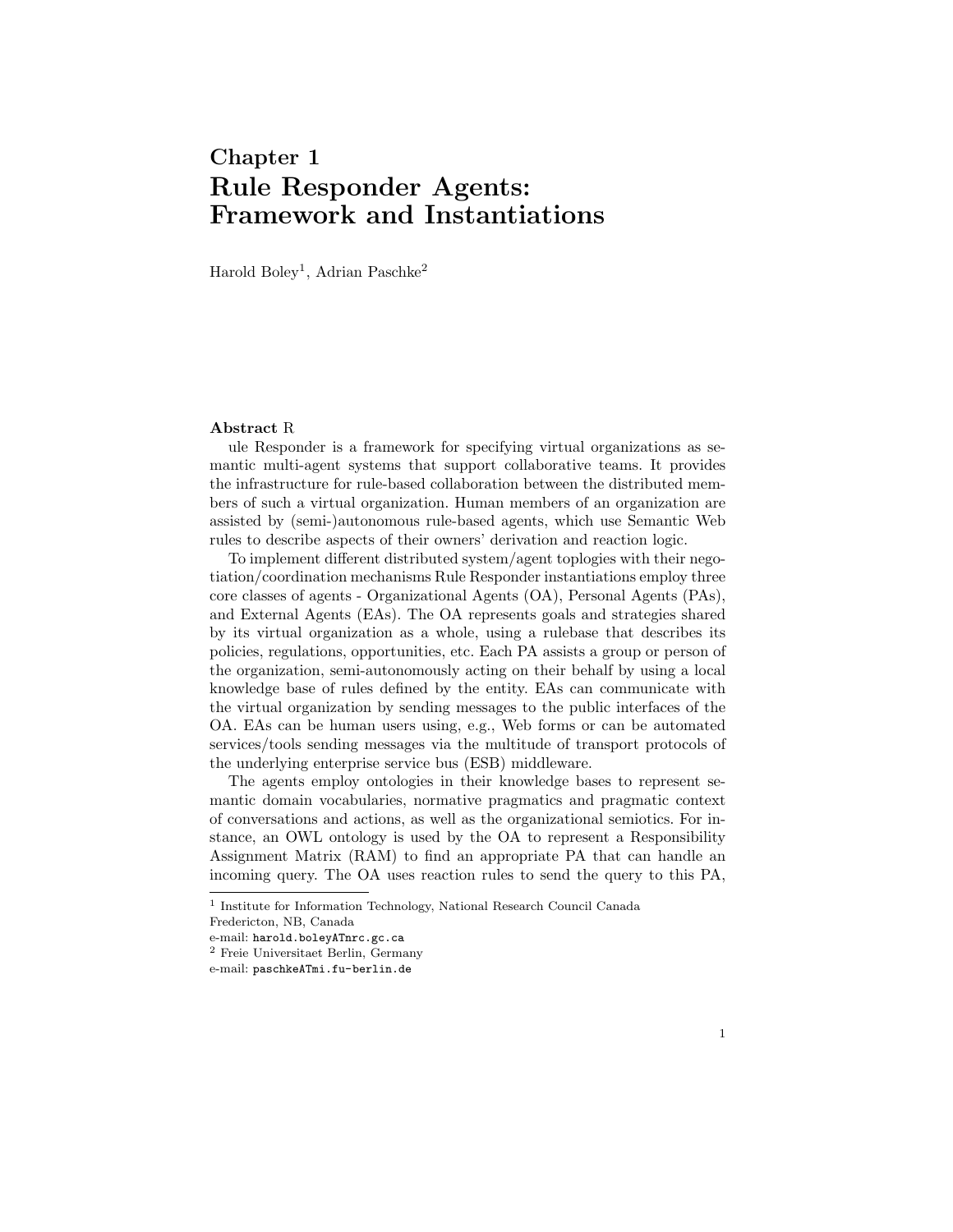receive its answer(s), do validation(s), and send the answer(s) back to the EA. To derive the answer(s), PAs use deliberation rules whose expressiveness can range from Datalog to Higher-Order and Modal Logics.

Several instantiations of Rule Responder have been developed, including the Health Care and Life Sciences eScience infrastructure, the Rule-based IT Service Level Managment, and Semantic BPM system, multiple versions of the deployed SymposiumPlanner system, two versions of the WellnessRules prototype, and a PatientSupporter prototype. For example, the Wellness-Rules instantiations answer queries about possible activities of participants in a wellness organization, where PAs on the level of coaches support individual participants of wellness groups (e.g., for running or swimming) based on participant profiles. This permits other participants to discover an existing wellness group matching their interests or create a new one.

#### 1.1 Introduction

Rule Responder<sup>1</sup> extends the Semantic Web towards a Pragmatic Web infrastructure for collaborative rule-based agent networks realizing distributed inference services, where independent agents engage in conversations by exchanging messages and cooperate to achieve (collaborative) goals. Rule Responder can be characterized on three levels, from general to specific.

- It models a virtual organization of agents recursively as again being a single agent, forming what has been called [Koe67] a hierarchy of holons (or, a holarchy).
- It supports different *interaction/coordination models*, where information is interchanged within a pragmatic context (e.g. language action speech acts, deontic norms, etc.).
- It provides a technical Web-based multi-agent architecture which supports different distribution models (distributed agent system topologies).

A virtual organization as a whole is represented by an Organizational Agent (OA), which uses ontologies and rules to assign and delegate incoming tasks (e.g., queries) to responsible Personal Agents (PAs). Rule Responder agents communicate in conversations that allow implementing different agent coordination and negotiation protocols. The interaction and interpretation is driven by the organizational semiotics which details how the information flow works within and between organizations. For instance, an OA can use a responsibility assignment matrix, often represented as an ontology, to find an appropriate PA in its organization. The OA can then send a message (e.g., a query) to that PA and receive results (e.g., answers), typically using reaction rules. By means of pragmatic primitives, such as speech acts, deontic

<sup>1</sup> http://responder.ruleml.org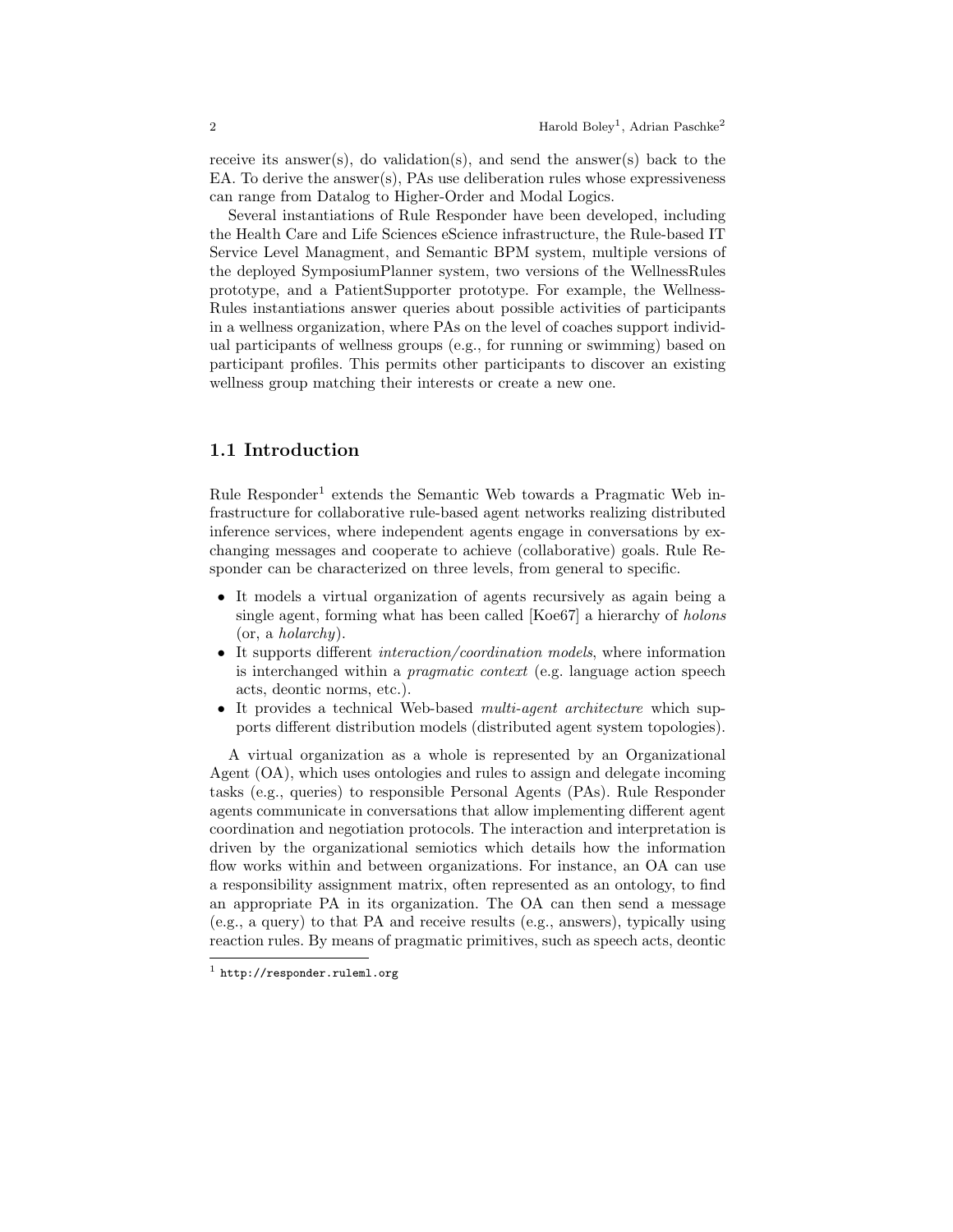norms, etc., which are represented as ontologies, Rule Responder attaches the semantic and pragmatic context, e.g. organizational norms, purposes or goals and values, to the interchanged messages.

In its multi-agent architecture Rule Responder utilizes messaging reaction rules from Reaction RuleML<sup>2</sup> for communication between the distributed agent inference services. The Rule Responder middleware is based on modern enterprise service technologies and Semantic Web technologies for implementing intelligent agent services that access data and ontologies, receive and detect events (e.g., for complex event processing in event processing agent networks), and make rule-based inferences and (semi-)autonomous pro-active decisions for reactions based on these representations.

The core of a Rule Responder agent is a rule engine, such as  $Prova<sup>3</sup>$ , OO jDREW, DR-Device (initially in Emerald), Euler, or Drools, which implements the decision and behavioral reaction logic of the agents' roles. An agent can employ vocabularies defined as Semantic Web ontologies (e.g., based on RDFS or OWL) to give its rules a domain-specific meaning. The vocabularies can be used within the conversation with other agents to enable a semantic and pragmatic interpretation of the messages. For the deployment of agents on the Web and for the communication in agent networks, Rule Responder uses the Mule-based enterprise service bus middleware, which supports a multitude of synchronous and asynchronous transport protocols  $($ >40 $)$  – such as MS, SMTP, JDBC, TCP, HTTP, XMPP, Jade – to transport rulebases, queries and answers between the agents. The de facto standard Reaction RuleML is used as a platform-independent rule interchange format for agent conversation.

In summary, Rule Responder can be seen to support a digital ecosystem, evolving from the Semantic Web [BC07] to the Pragmatic Web, which consists of all the semantic agents in one or more virtual organizations, as well as all the other components of this environment with which the agents interact, such as other services, tools, the ESB middleware, etc.

Several instantiations of Rule Responder have been developed, including the eScience infrastructure for Health Care and Life Sciences [Pas08], the Rule-based IT Service Level Managment and Semantic BPM system [PB08, PK08], multiple versions of the deployed SymposiumPlanner system [CB08], two versions of the WellnessRules prototype [BOC09], and the PatientSupporter prototype.<sup>4</sup>

The rest of the chapter is organized as follows. Section 1.2 discusses the agent architecture and used technologies of the Rule Responder framework. Section 1.3 explains a typical distributed agent topology for virtual organizations and the types agents used to implement it. Section 1.4 focuses on interchange between the semantic agents which communicate by using (Reac-

 $^2$ http://reaction.ruleml.org

 $3$  http://prova.ws

<sup>4</sup> http://ruleml.org/PatientSupporter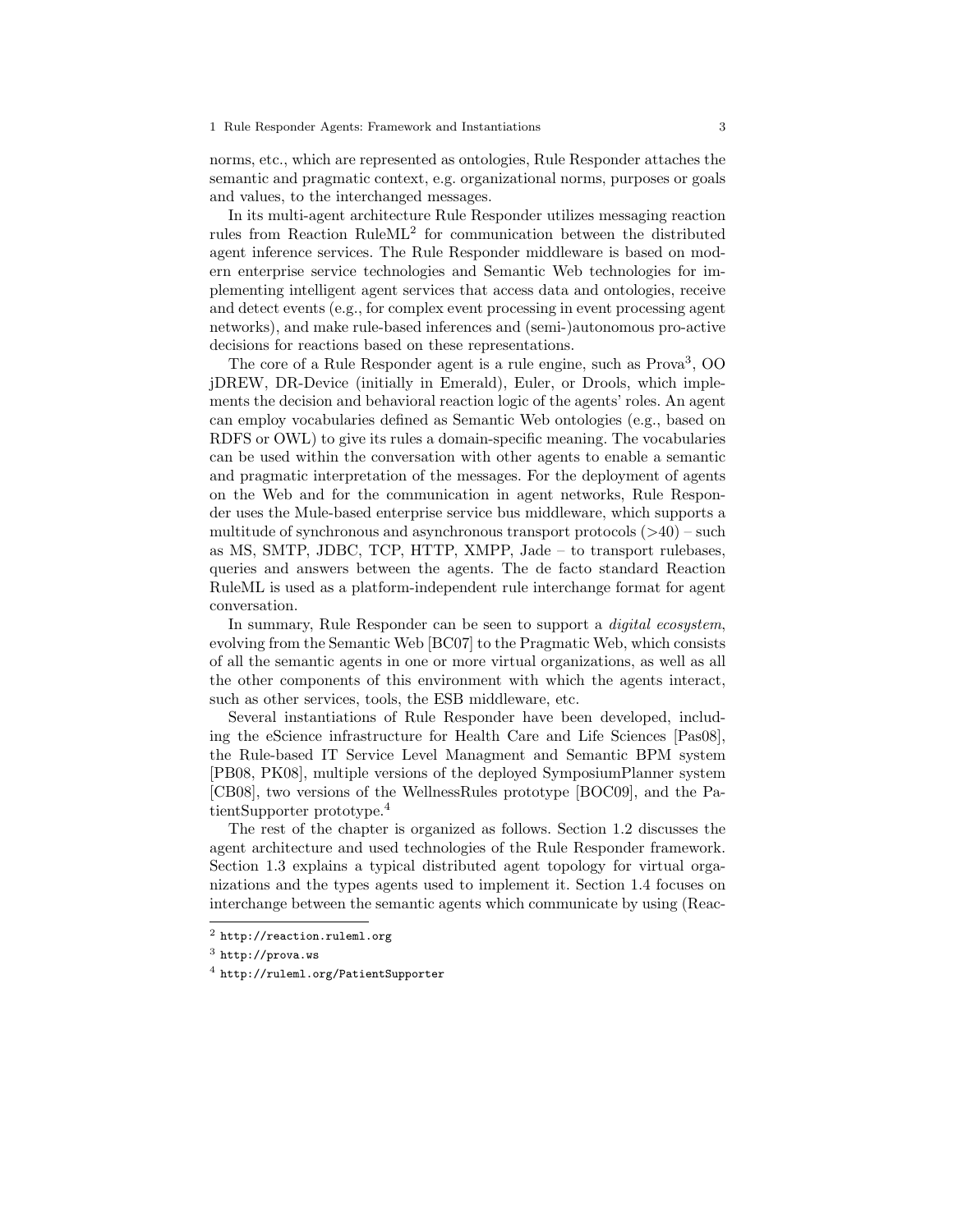tion) RuleML as common rule interchange format. Section 1.5 demonstrates some application use cases of Rule Responder by means of selected Rule Responder instantiations. Section 1.6 concludes the paper.

#### 1.2 The Rule Responder Framework

Three interconnected architectural layers consitute the Rule Responder framework, listed here from top to bottom:

- Computationally independent user interfaces such as template-based Web forms or controlled English rule interfaces.
- Reaction RuleML as the common platform-independent rule interchange format to interchange rules, events, queries, and data between Rule Responder agents and other agents (e.g., Semantic Web services or humans via Web forms).
- A highly scalable and efficient enterprise service bus (ESB) as agent/servicebroker and communication middleware on which platform-specific rule engines are deployed as distributed agent nodes (resp. semantic inference services). These engines manage and execute the logic of Rule Responder's semantic agents in terms of declarative rules which have access to semantic ontologies.

In the following, the Rule Responder framework will be refined, and explained from bottom to top.

#### 1.2.1 Mule Enterprise Service Bus

To seamlessly handle message-based interactions between the Rule Responder agents/services and other agents/services using disparate complex event processing (CEP) technologies, transports, and protocols, an enterprise service bus (ESB) – the Mule open-source ESB  $5$  – is used in Rule Responder as the communication middleware. This ESB allows deploying the rule-based agents as highly distributed rule inference services installed as Web-based endpoints on the Mule object broker and supports the communication in this rule-based agent processing network via a multitude of transport protocols (see Figure 1.1). That is, the ESB provides a highly scalable and flexible application messaging framework to communicate synchronously or asynchronously amongst the ESB-local agents and with agents/services on the Web.

Mule is a messaging platform-based on principles of ESB architectures, but goes beyond the typical definition of an ESB as a transit system for

 $5$  www.mulesoft.org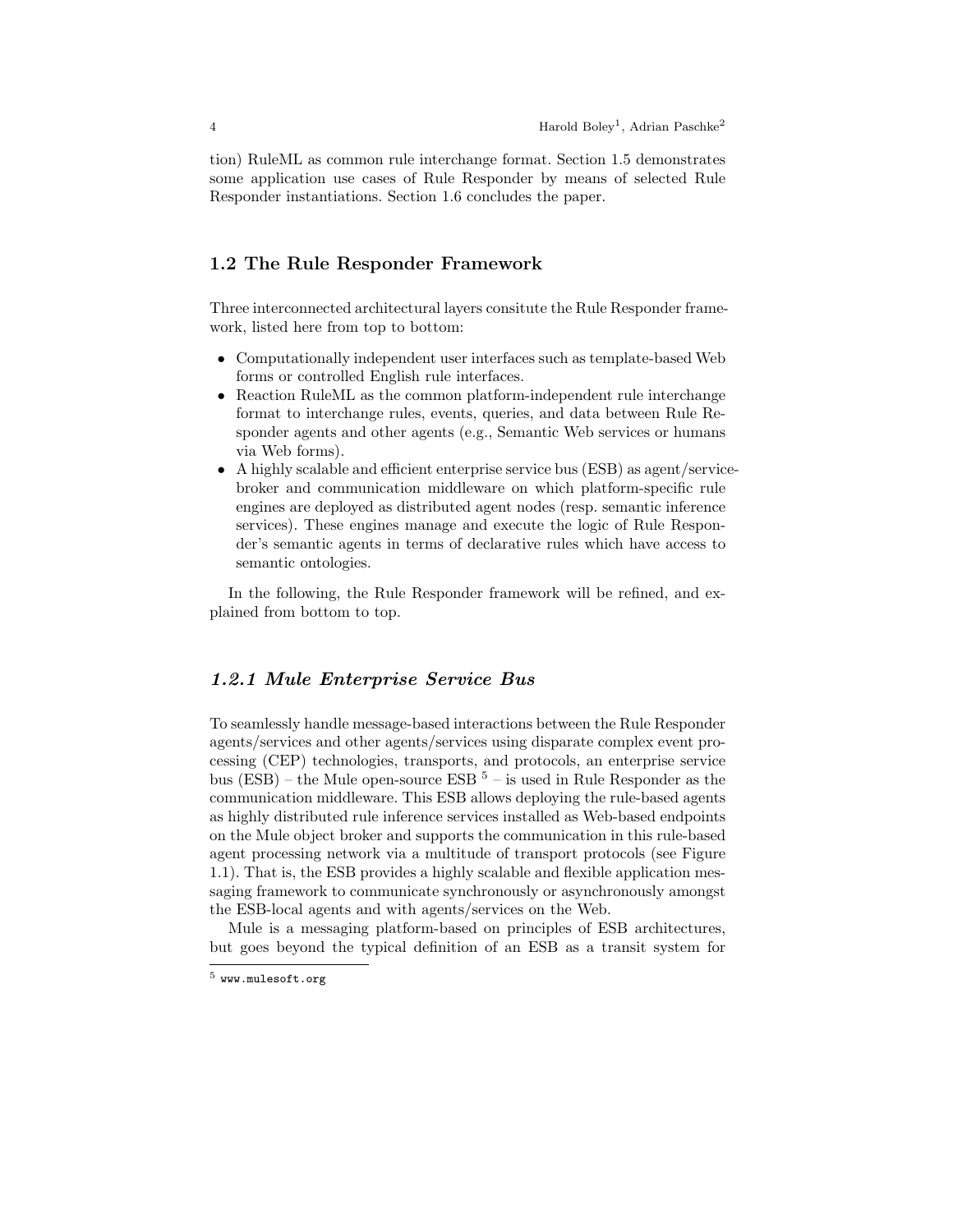

Fig. 1.1 Distributed Rule Responder Agent Services

carrying data between applications by providing a distributable object broker to manage all sorts of service components such as the Rule Responder agent services. The three processing modes of Mule are:

- Asynchronous: many events (messages) can be processed by the same component at a time in various threads. When the Mule server is running asynchronously instances of a component run in various threads all accepting incoming events, though an event will only be processed by one instance of the component.
- Synchronous: when a component receives an event message, in this mode the whole request is executed in a single thread.
- Request-Response: this allows for a component to make a specific request for an event and wait for a specified time to get a response back.

The object broker follows the Staged Event Driven Architecture (SEDA) pattern [WCB01]. The basic approach of SEDA is to decomposes a complex, event-driven application into a set of stages connected by queues. This design decouples event and thread scheduling from application logic and avoids the high overhead associated with thread-based concurrency models. That is, SEDA supports massive concurrency demands on Web-based services and provides a highly scalable approach for asynchronous communication.

Figure 1.2 shows a simplified breakdown of the integration of Mule into the Rule Responders framework.

Distributed agent services (see Figure 1.1), which at their core run a rule engine, are deployed as Mule components which listen at configured endpoints, e.g., JMS message endpoints, HTTP ports, SOAP server/client addresses or JDBC database interfaces, etc. Reaction RuleML is used as a common platform-independent rule interchange format between the agents (and possible other rule execution / inference services). Translator services are used to translate inbound and outbound messages from platform-independent Reaction RuleML into the platform-specific execution syntaxes of rule engines, and vice versa. XSLT and ANTLR based translator services are provided as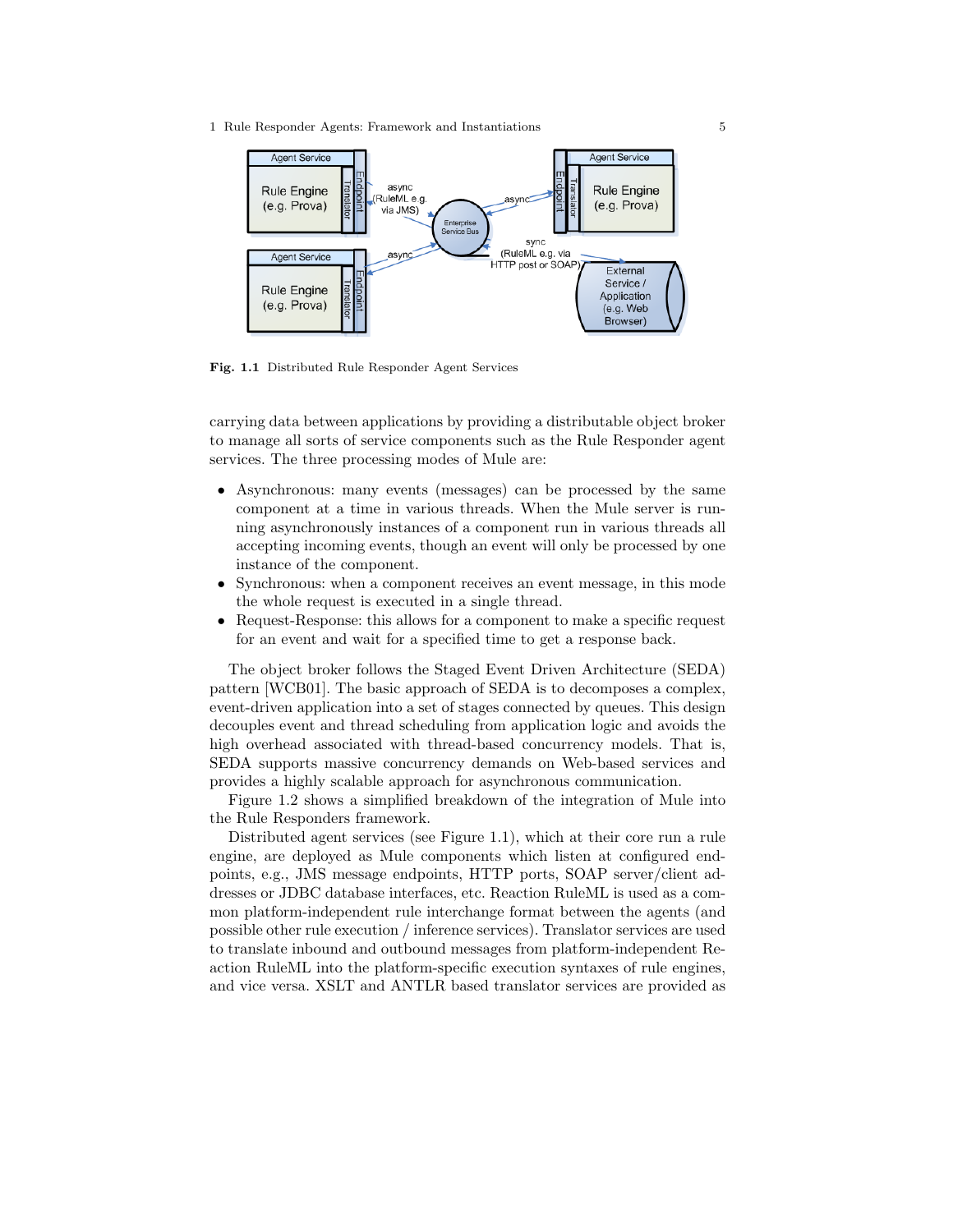

Fig. 1.2 Layering of Rule Responder on Mule ESB

Web forms, HTTP services and SOAP Web services on the Reaction RuleML Web page.

The large variety of transport protocols provided by Mule can be used to transport the messages to the registered endpoints or external applications / tools. Usually, JMS is used for the internal communication between distributed agent instances, while HTTP and SOAP is used to access external Web services. The usual processing style is asynchronous using SEDA event queues. However, sometimes synchronous communication is needed. For instance, to handle communication with external synchronous HTTP clients such as Web browsers where requests, e.g. by a Web from, are sent through a synchronous channel. In this case, a synchronous bridge component dispatches the requests into the asynchronous messaging framework and collects all answers from the internal service nodes, while keeping the synchronous channel with the external service open. After all asynchronous answers have been collected, they are sent back to the still connected external service via the HTTP-synchronous channel.

## 1.2.2 Selected Platform-Specific Rule Engines for Rule Responder Agents

The core of a Rule Responder agent, which is deployed as a service component on the Rule Responder ESB, is a platform-specific rule engine. These engines might differ, e.g., in their supported rule types, state representation, rule evaluation mechanism, conflict resolution and truth maintenance. Hence, de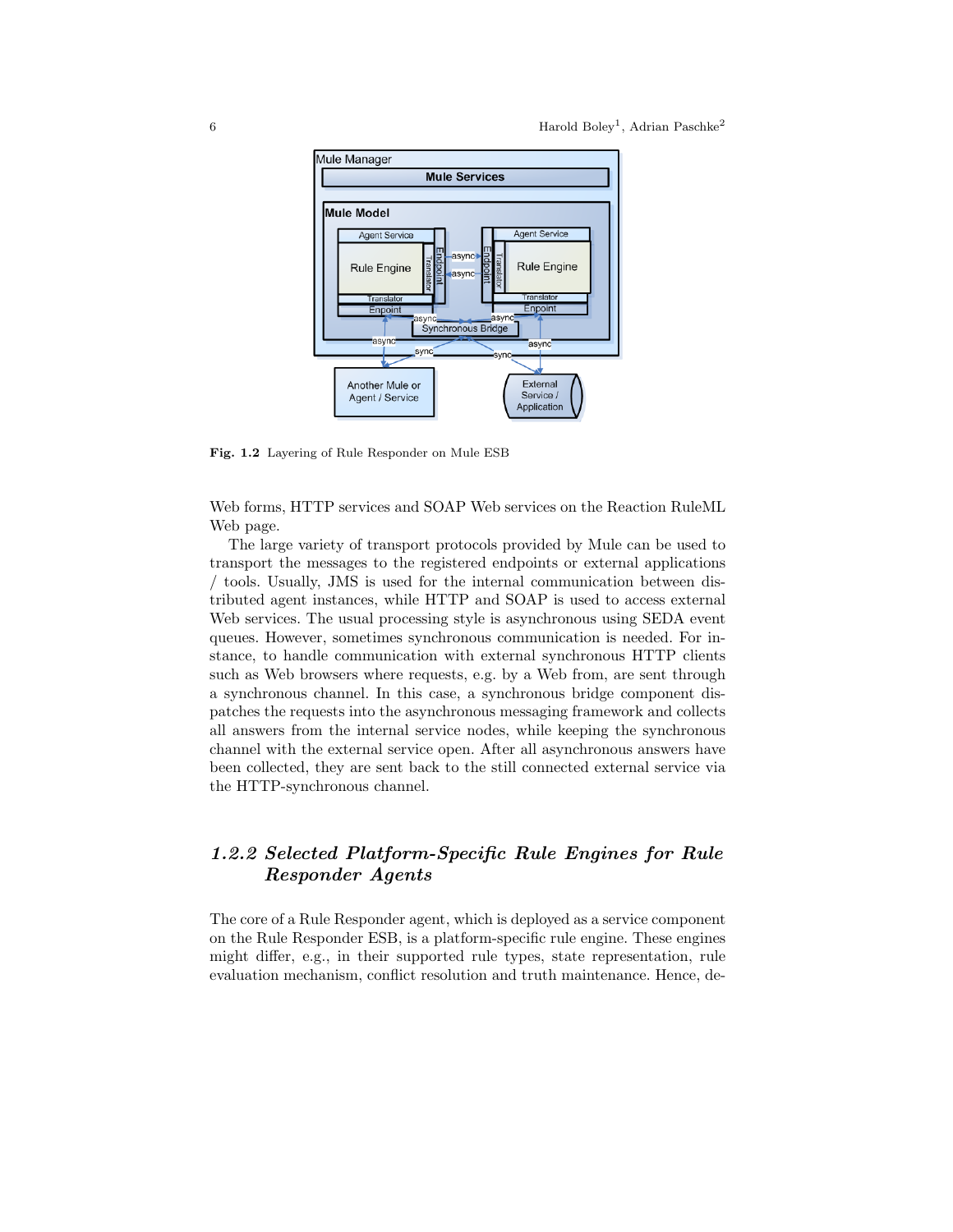pending on their expressiveness and functionalities, these rule engines might be capable of implementing agents in the strong sense of cognitive architectures for intelligent agents with goal/task-based, utility-based and learningbased functionalities, or in the weak sense of inference agent services with simple reflexive functionalities for, e.g., deductive query-answering capabilities. Following the general consensus defined by the strong notion of agency in [Woo01], a Rule Responder agent, in addition to being (semi-)autonomous, should be capable of reactive, proactive, and communicative behavior. Additionally, it is often important that certain mentalistic notions<sup>6</sup> can be used in the rule language for describing the agent behavior in an abstract and intuitive way, e.g. in the interactions between agents to communicate the pragmatics of the interchanged information.

In the following, the interplay between our most often used rule engines Prova, OO jDREW, Euler will be discussed, although there are other engines such as DR-Device and Drools supported by Rule Responder.



Fig. 1.3 Rule Responder Agent

Figure 1.3 shows the architecture of an intelligent cognitive Rule Responder agent which is implemented in Prova. Prova<sup>7</sup> is an enterprise-strength, highly expressive distributed Semantic Web logic programming (LP) rule engine. The Prova rule engine supports different rule types:

 $6$  The term mentalistic notions aka mental attitudes refers to human properties such as beliefs, goals, etc. when transferred to describing machine agents.

<sup>7</sup> http://prova.ws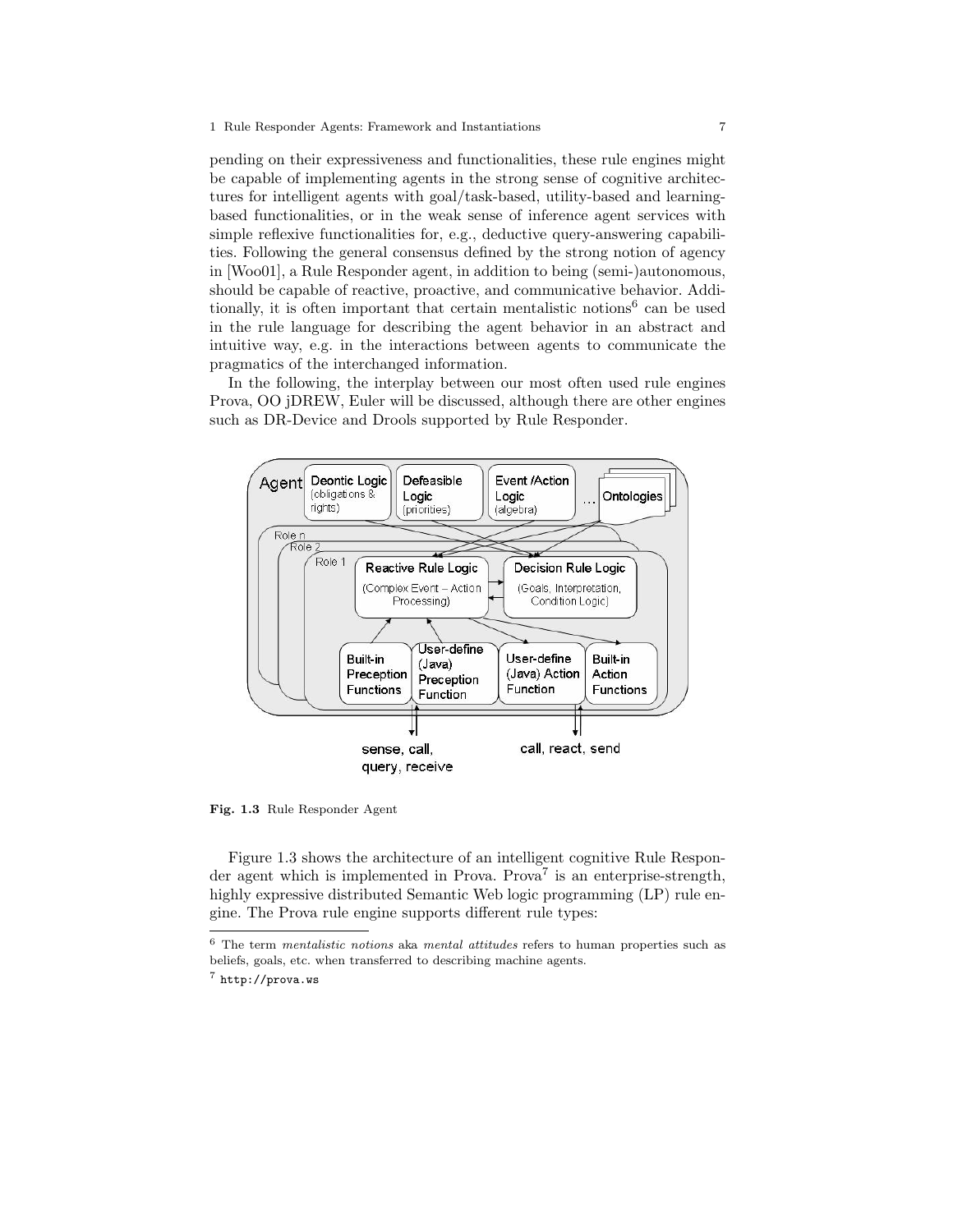- Derivation rules to describe the agent's decision logic
- Integrity rules to describe constraints and potential conflicts
- Normative rules to represent the agent's permissions, prohibitions and obligation policies
- Global ECA-style reaction rules to define global reaction logic which are triggered on the basis of detected (complex) events
- Messaging reaction rules to define conversation-based workflow reaction and behavioral logic based on complex event processing

Prova follows the spirit and design of the W3C Semantic Web initiative and combines declarative rules, ontologies and inference with dynamic objectoriented programming and access to external data sources via built-in query languages such as SQL, SPARQL, and XQuery.

```
File Input / Output
    ..., fopen(File,Reader), ...
XML (DOM)
    document(DomTree,DocumentReader) :- XML(DocumenReader),...
SQL
        ... ,sql_select(DB,cla,[pdb_id,"1alx"],[px,Domain]).
RDF
       ...,rdf(http://...,"rdfs",Subject,"rdf_type","gene1_Gene"),...
XQuery
 ..., XQuery = 'for $name in StatisticsURL//Author[0]/@name/text()
    return $name', xquery_select(XQuery,name(ExpertName)),...
SPARQL
    ...,sparql_select(SparqlQuery,...
```
For instance, the following rule uses a SPARQL query to access an RDF Friend-of-a-Friend (FOAF) profile published on the Web. The selected data is assigned to variables which can be used within an agent's rule logic, e.g. to expose the agent's contact data.

```
exampleSPARQLQuery(URL,Type) :-
QueryString = ' PREFIX foaf: <http://xmlns.com/foaf/0.1/>
                 PREFIX rdf: <http://www.w3.org/1999/02/22-rdf-syntax-ns#>
                 SELECT ?contributor ?url ?type
                FROM <http://planetrdf.com/bloggers.rdf>
                 WHERE {
                         ?contributor foaf:name "Bob DuCharme" .
                         ?contributor foaf:weblog ?url .
                         ?contributor rdf:type ?type . } '
sparql_select(QueryString,url(URL),type(Type)).
```
One of the key advantages of Prova is its elegant separation of logic, data access, and computation as well as its tight integration of Java, Semantic Web technologies, with service-oriented computing and complex event processing. In particular, Prova supports external type systems such as, e.g., Java class hierarchies or Semantic Web ontologies (RDFS, OWL) via its typed ordersorted logic [Pas06]. For instance, in the following example all agents from an external OWL ontology responsibility assignment matrix (RAM) are assigned to the typed variable *Agent* of type *Organizing Committee* (with the namespace ruleml2010), where *Organizing Committee* is a concept defined in the RAM ontology. The query then selects all agent individuals of type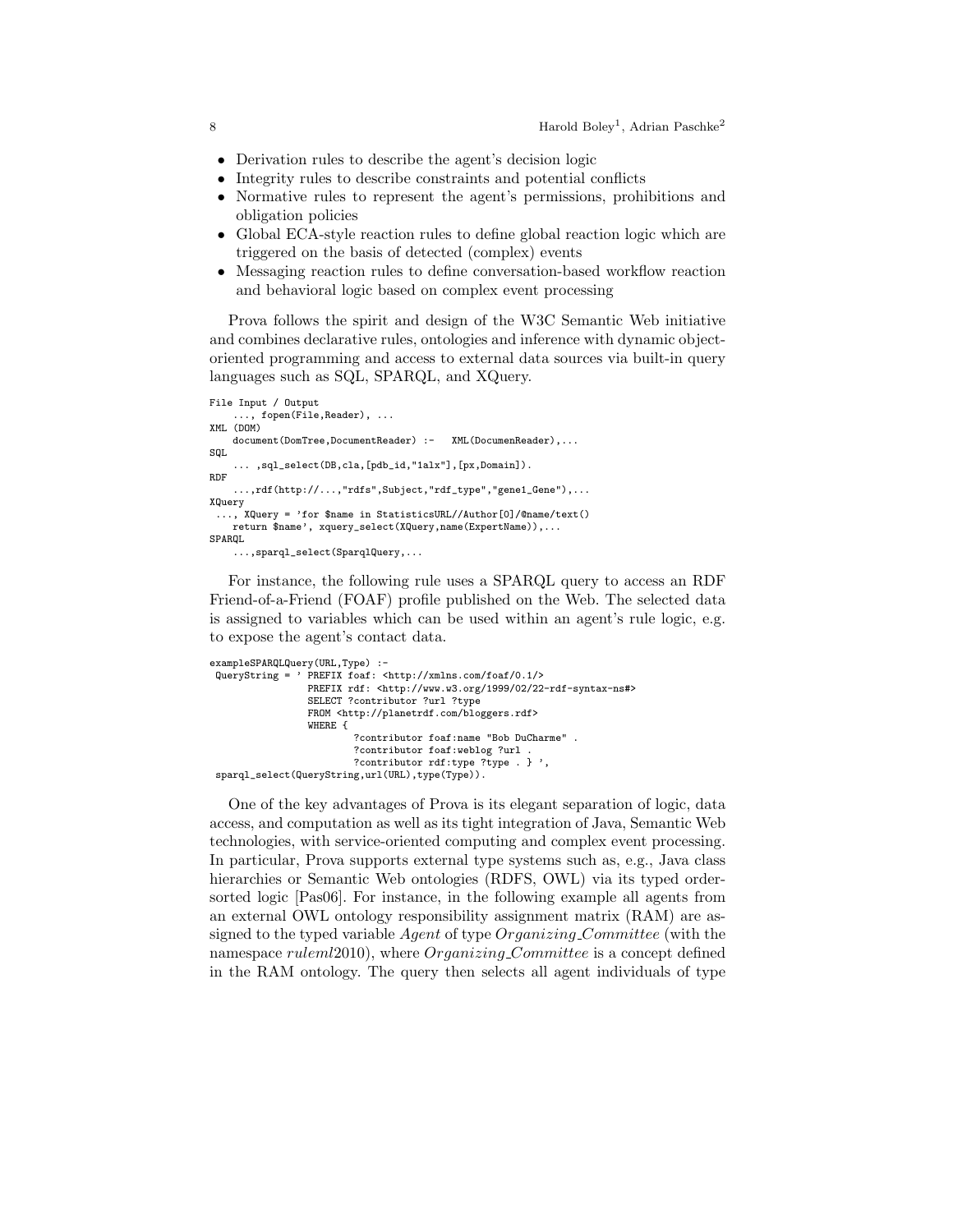ProgramChair which is a subtype of *Organizing Committee*, i.e. the query selects a subset with appropriate subtype from the bound variable.

```
% import external ontology representing responsibility assignment matrix (RAM)
import("http://2010.ruleml.org/RuleML-2010.owl").
% bind all agent instances of type "Organizing_Committee" from the RAM to the variable Agent
agent(Agent:ruleml2010_Organizing_Committee).
% query for all agents of type "ProgramChair"
:-solve(agent(Agent:ruleml2010_ProgramChair)
```
Prova can be run in a plain Java environment as stand alone application or rule inference service on the Rule Responder ESB, or as an OSGI component enabling massive parallelization of Prova agent nodes in grid/cloud environments. Prova has a modular knowledge base to implement several different roles an agent might play in the same agent instance. Each role has its own set of reaction rules to autonomously react (potentially proactive) on detected situations (complex events) and its own set of decision rules to interpret goals and derive decisions according to conditional proofs. For instance, it is possible to consult (load) distributed rulebases from local files, a Web address, or from incoming messages transporting a rulebase.

```
%load from a local file
 - eval(consult("organization2009.prova")).
% import from a Web address
:- eval(consult("http://ruleml.org/organization2010.prova")).
```
The rulebases are managed as modules in the knowledge base. Their module label can be used for asserting or retracting complete modules from the knowledge base and for scoping queries / goals to a particular module, i.e. the query only applies to the particular scoped module. In the following example the subgoal agent( $Agent$ ) applies on the modules *organization*2009.prova and not on the module http : //ruleml.org/organization2010.prova.

```
responsible(Agent, Task):-
 @src("organization2009.prova") agent(Agent),
  ...
```
To sense the environment and trigger actions, query data from external sources such as databases, call external procedural code such as Enterprise Java Beans, and receive / send messages from / to other agents or external services, Prova provides a set of built-in functions and additionally can dynamically instantiate any Java object and call its API methods at runtime. For instance, the following simple rule creates a response sentence with the name using Java string computations and displays it via to the Java system out console.

```
hello(Name):-
 S = java.lang.String("Hello, your name is "),
 S.append (Name),
 java.lang.System.out.println (S).
```
Additional libraries can be imported, e.g. to represent rights and obligations of agents, implement conflict handling rules, or describe complex events and actions.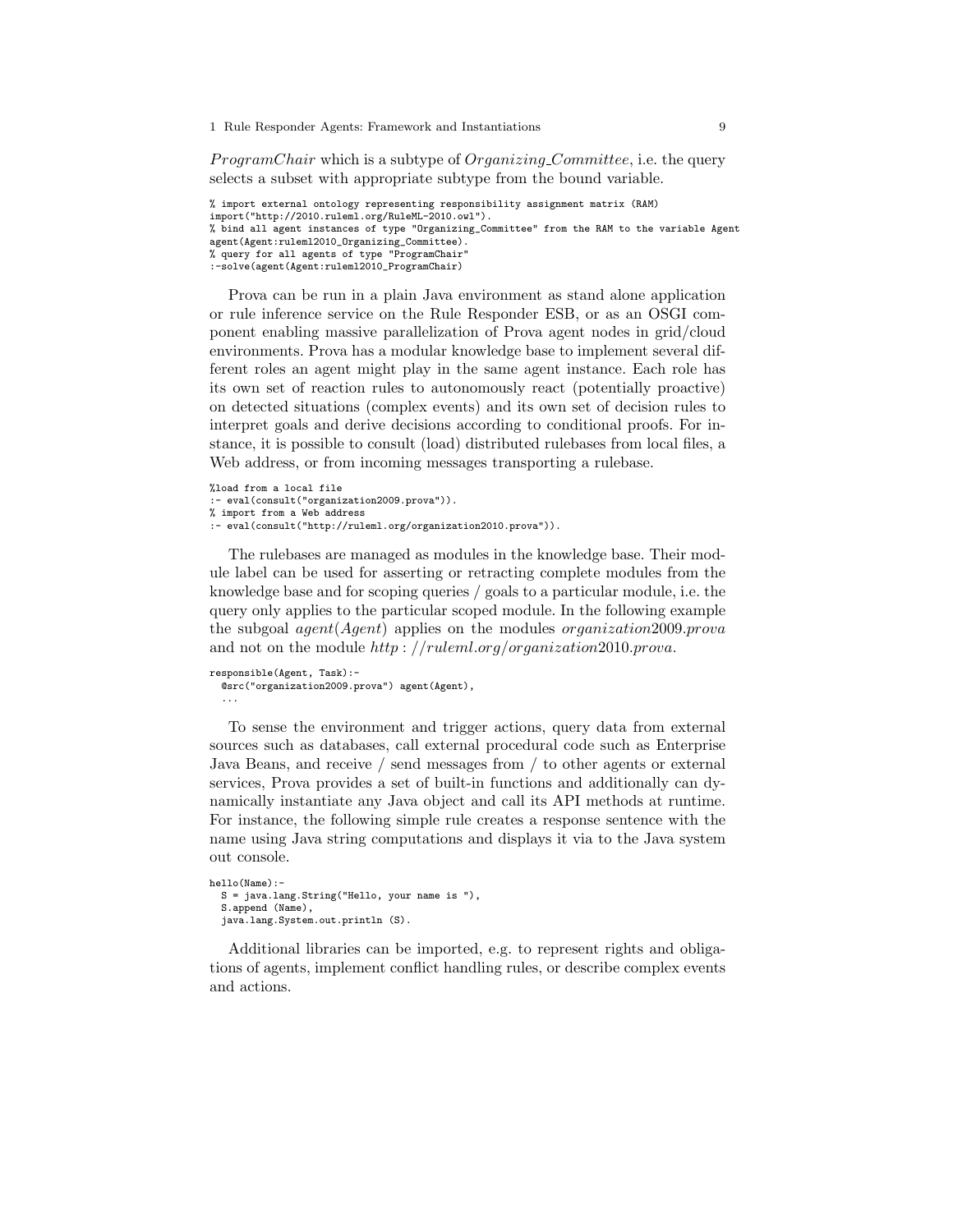In its cognitive cycle a Prova agent follows the sense-reason-act pattern. However, Prova does not define one particular cognitive cycle, but allows configuring an agent with user-defined conversation-based negotiation and coordination protocols or workflow patterns. Via constructs for asynchronously sending and receiving event messages within rules, an agent interacts with the environment. The main language constructs of messaging reaction rules are: sendMsg predicates to send messages, reaction rcvMsg rules which react to inbound messages, and rcvMsg or rcvMult inline reactions in the body of messaging reaction rules to receive one or more context-dependent multiple inbound event messages:

```
sendMsg(XID,Protocol,Agent,Performative,Payload |Context)
rcvMsg(XID,Protocol,From,Performative,Paylod|Context)
rcvMult(XID,Protocol,From,Performative,Paylod|Context)
```
Here, XID is the conversation identifier (conversation-id) of the conversation to which the message will belong. Protocol defines the communication protocol. Agent denotes the target party of the message. Performative describes the pragmatic envelope for the message content. A standard nomenclature of performatives is, e.g., the FIPA Agents Communication Language (ACL). Payload represents the message content sent in the message envelope. It can be a specific query or answer or a complex interchanged rule base (set of rules and facts). For instance, the following rule snippet shows how a query is sent to an agent via the ESB and then an answer is received from this agent.

```
...
sendMsg(Sub_CID,esb,Agent,acl_query-ref, Query),
rcvMsg(Sub_CID,esb,Agent,acl_inform-ref, Answer),
...
```
Prova does not define a specific set of mentalistic notions as first-class programming constructs. Instead, interchanged messages besides the conversation's metadata and payload also carry the pragmatic context of the conversation such as communicative situations / acts, mentalistic notions, organizational and individual norms, purposes or individual goals and values. The payload of incoming event messages is interpreted with respect to the local conversation state, which is denoted by the conversation id, and the pragmatic context, which is given by a pragmatic performative. For instance, a standard nomenclature of pragmatic performatives, which can be integrated as external (semantic) vocabulary/ontology, is e.g., defined by the Knowledge Query Manipulation Language (KQML) (Finin et al. 1993), by the FIPA Agent Communication Language (ACL), which gives several speech act theory-based communicative acts, or by the Standard Deontic Logic (SDL) with its normative concepts for obligations, permissions, and prohibitions. Depending on the pragmatic context, the message payload is used, e.g. to update the internal knowledge of the agent (e.g., add new facts or rulebases), add new tasks (goals), or detect a complex event pattern (from the internal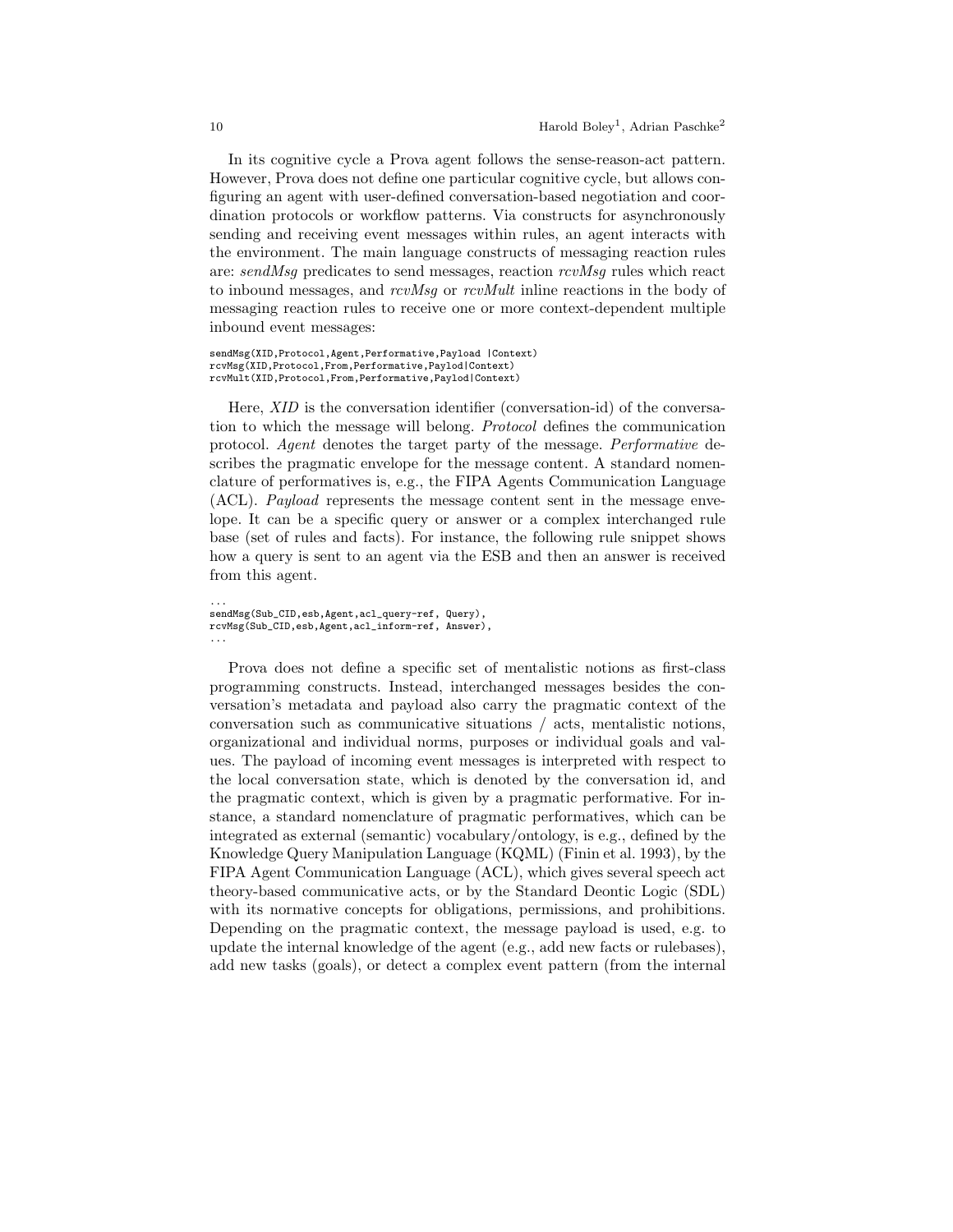event instance sequence). For instance, the following example shows a reaction rule that sends a complete rule base, which is loaded from a local File to an agent service Remote using JMS as transport protocol.

Example 1.

```
% Upload a rule base read from File to the host
% at address Remote via JMS
upload_mobile_code(Remote,File) :-
   % Opening a file returns an instance
   % of java.io.BufferedReader in Reader
   fopen(File,Reader),
   Writer = java.io.StringWriter(),
   copy(Reader,Writer),
   Text = Writer.toString(),
   % variable SB will encapsulate the whole content of File
   SB = StringBuffer(Text),
   % send the rule ser to the receiver agent "Remote"
    sendMsg(XID,jms,Remote,acl_inform,consult(SB)).
```
The corresponding receiving reaction rule of the remote agent is:

```
% wait for incoming messages with pragmatic context $acl_inform$
rcvMsg(XID,jms,Sender,acl_inform,[Predicate|Args]):-
   % derive the message payload, i.e. consult the received rule set to the internal KB
   derive([Predicate|Args]).
```
This rule receives incoming JMS-based messages with the pragmatic context acl inform and derives the message content, i.e. consults the received rule base to the local knowledge base of the remote agent. It is important to note that via the conversation id several reaction rule reasoning processes might run in parallel, local to their conversation flows. Inactive reactions (conversation partitions) are removed from the system, e.g. by timeouts. Selfactivations by sending a message to the receiver "self" are possible. With the pragmatic performatives it is possible to implement different coordination and negotiation protocols. For instance, if an agent does not understand the semantics of the interchanged message payload, it can inform the sender about this, using, e.g., the acl not − understood performative, so that the sender can additionally send the semantic information, e.g. a pointer to the ontology that defines the concepts of the payload, and the receiving agent can import this ontology to its internal knowledge base.

Several expressive logic formalisms are supported by Prova [Pas07], e.g., for updating the knowledge base (transactional update logic), defining and detecting complex events (complex event algebra), handling situations/states (event calculus), as well as for reasoning (e.g., deontic logic for normative reasoning on permissions, prohibitions, obligations) and planning (abductive reasoning on plans and goals).

In summary, Prova agents can interchange event information, rules (tasks), and queries/answers in agent conversations, including information about the semantics and pragmatics of the interchanged information.

Besides Prova, Rule Responder supports rule engines such as OO jDREW, Euler, DR-Device, and Drools for implementing such query answering agents as inference services in Rule Responder.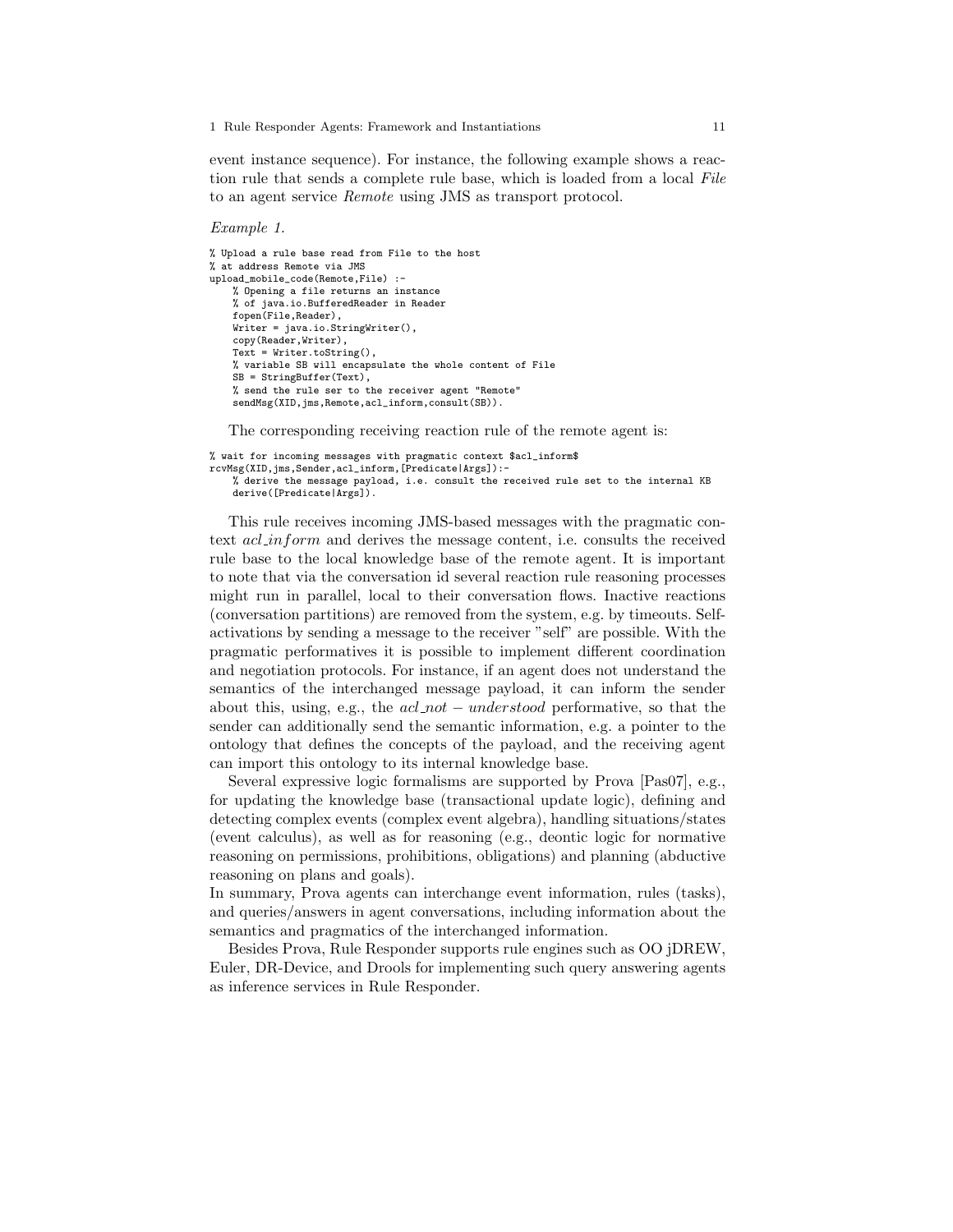### 1.3 Rule Responder Agents

With the support of Prova's agent conversations, various distributed coordination topologies can be implemented, from centralized orchestration, executed in star-like agent nodes, to decentralized ad-hoc choreography within the Rule Responder agent network. In the following, we describe a common hierarchical agent topology which represents a centralized star-like structure for virtual organizations (and many orchestrated distributed systems). Organizational Agents (OAs) act as central orchestration nodes which control and disseminate the information flow from and to their internal Personal Agents (PAs) and the External Agents/Services (EAs).

#### 1.3.1 Organizational Agent

An Organizational Agent (OA) represents its virtual organization as a whole. An OA manages its local Personal Agents (PAs), providing control of their life cycle and ensuring overall goals and policies of the organization and its semiotic structures. OAs can act as a single point of entry to the managed sets of local PAs to which requests by EAs are disseminated. This allows for efficient implementation of various mechanisms of making sure the PAs functionalities are not abused (security mechanisms) and making sure privacy of entities, personal data, and computation resources is respected (privacy & information hiding mechanisms). For instance, an OA can disclose information about the organization to authorized external parties without revealing private information and local data of the PAs, although this data might have been used in the PAs to compute the resulting answers to the external requester.

OAs, which require high levels of expressiveness to represent the logic of cognitive agents, are implemented using the Prova Semantic Web rule engine. In the following we will discuss some of the expressive language constructs of Prova that are required to implement the Rule Responder framework.

For implementing the Rule Responder communication flows in the OAs, Prova messaging reaction rules are used. A typical coordination pattern implemented in a Rule Responder OA is the following messaging reaction rule (Prova variables start with an upper-case letter), which waits for an incoming query from an EA and delegates this query to an internal responsible PA.

<sup>%</sup> receive query and delegate it to another party rcvMsg(CID,esb, Requester, acl\_query-ref, Query) : responsibleRole(Agent, Query), sendMsg(Sub-CID,esb,Agent,acl\_query-ref, Query),

rcvMsg(Sub-CID,esb,Agent,acl\_inform-ref, Answer),

<sup>... (</sup>other goals)...

sendMsg(CID,esb,Requester.acl\_inform-ref,Answer).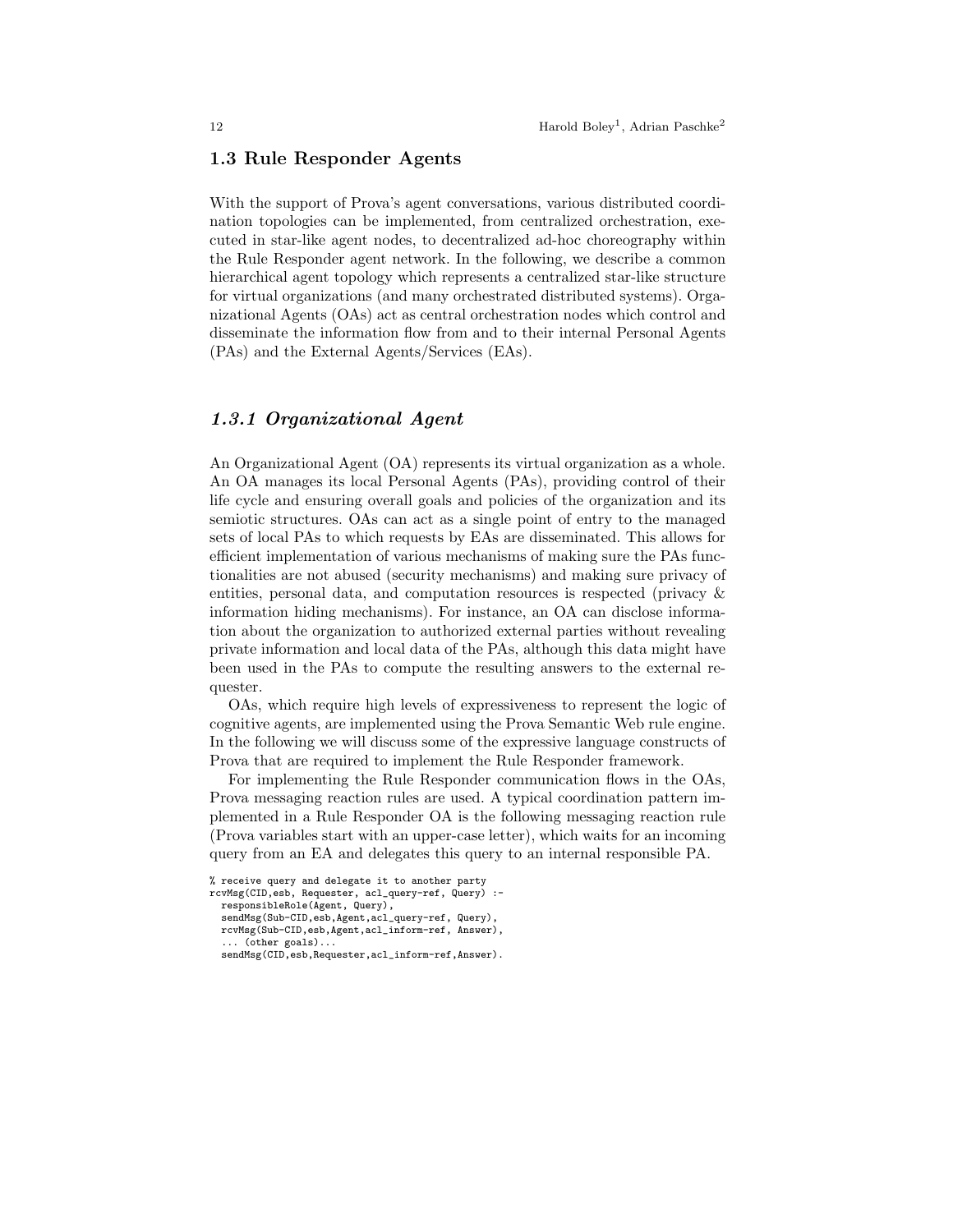When activated by an incoming request from an EA, e.g. an HTTP request coming from a Web form, this messaging reaction rule first selects the responsible role for the query. Then the rule sends the query in a new subconversation to the selected party and waits for the answer to the query. That is, the rule execution waits until an answer event message is received in the inlined sub-conversation, which activates the process flow again, e.g. to prove further 'standard' goals, e.g. with information from the received answer, which is assigned to variables in the normal logic programming way, including also backtracking to other variable assignments. Finally, in this example, the rule sends back the answer to the original requesting EA.

The selection logic for the dissemination of queries to PAs is, e.g., implemented by a standard derivation rule which, e.g., accesses, via a Prova SPARQL query built-in, an external responsibility assignment matrix (RAM) (see section 1.3.4). The following rule selects responsible agents with a SPARQL query on a triple store Web interface, where the responsibility assignment matrix is stored.

```
responsibleRole(Agent,Responsibility) :-
  SparqlServiceURL = 'http://www.csw.inf.fu-berlin.de:4039/repositories/ram?query=SPARQLQUERY',
  QueryString = '
   select ?agent ?role ?responsibility
   from <http://www.csw.inf.fu-berlin.de/agents>
   where {?agent ?role ?responsibility }
  ',
sparql_select(SparqlServiceURL,
                QueryString,agent(Agent),role(Role),responsibility(Responsibility)).
```
While RAMs (RACI matrix, Linear Responsibility Charts, etc.) are often used to represent stable semiotic structures of virtual organization, where responsibilities are clearly defined for each role, it should be noted that Prova OAs can also implement other well-known agent coordination and negotiation mechanisms. Prova's messaging reaction rules do not require separate threads for handling multiple conversation situations simultaneously. Hence, new subconversations can be started with other PAs in parallel. This can be used for implementing, e.g., a Contract Net coordination protocol, where PAs bid for the task offered by the OA and the OA selects the best PA according to the received bids, or a publish-subscribe protocol, where PAs are selected according to their subscriptions with the OA.

#### 1.3.2 Personal Agents

Personal Agents (PAs) assist the local entities of a virtual organization. Often these are human roles in the orgnization. But, it might be also services or applications in, e.g. a service oriented architecture. A PA runs a rule engine which accesses different sources of local data and computes answers according to the local rule-based decision logic of the PA. Depending on the required expressivness to represent the PAs rule logic arbitrary rule engines can be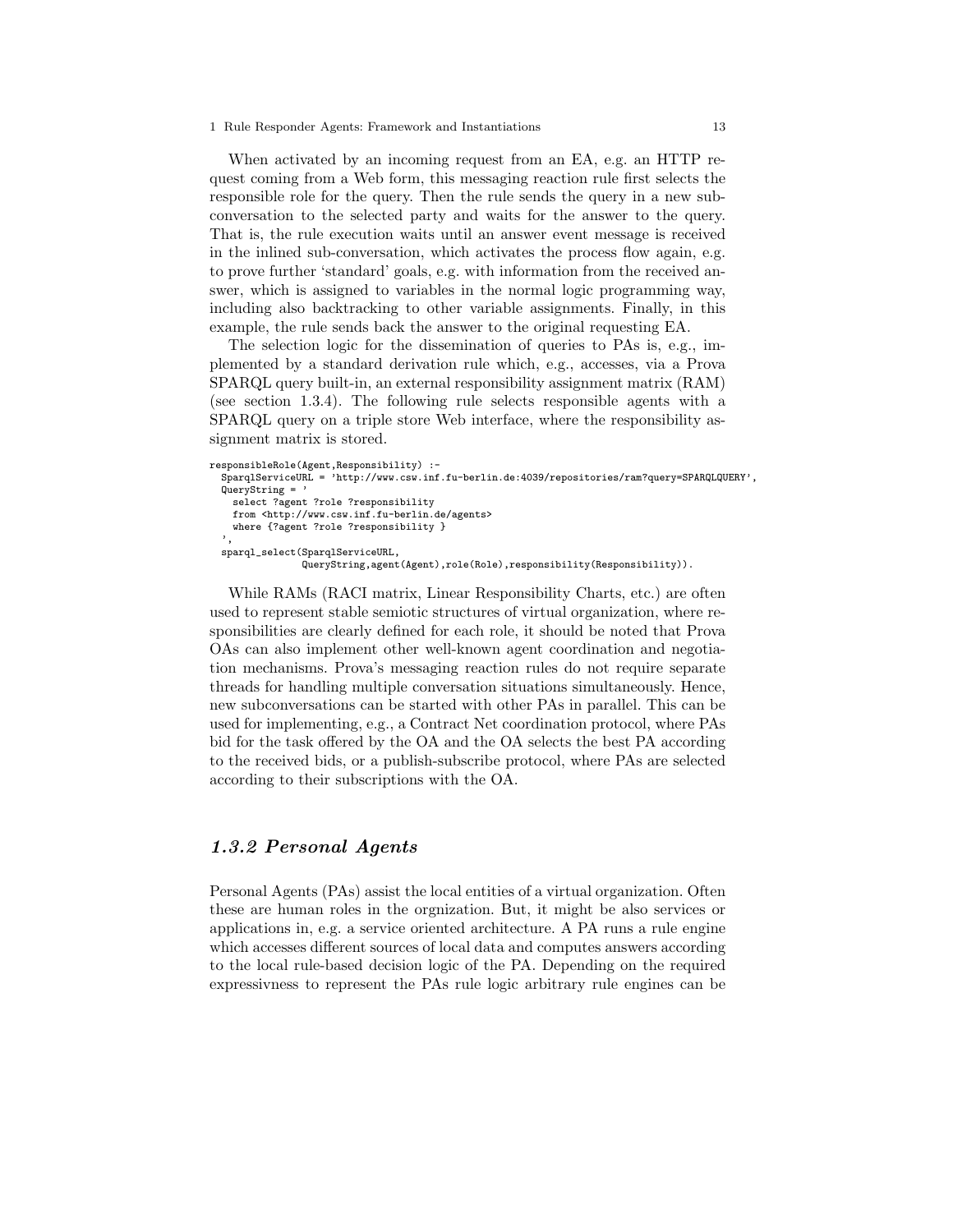used as long as they provide an interface to ask queries and receive answers which are translated into the common Reaction RuleML interchange format in order to communicate with other agents.

Importantly, the PAs might have local autonomy and might support privacy and security implementations. In particular, local information used in the PA rules becomes only accessible by authorized access of the OA via the public interfaces of the PA which act as an abstraction layer supporting security and information hiding. A typical coordination protocol is that all communication to EAs is via the OA, but the OA might also reveal the direct contact address of a PA to authorized external agents which can then start an ad-hoc conversation directly with the PA [BP07]. A PA itself might act as a nested suborganization, i.e. containing itself an OA providing access to a suborganization within the main virtual organization. This can be usefull to represent nested organizational structures such as departments, project teams, service networks, where the department chair is a personal agent within the organization and at the same time an organizational chair for the department, managing the personal agents of the department.

#### 1.3.3 External Agents

External Agents (EAs) constitute the points-of-contact that allow an external user or service to query the Organizational Agent (OA) of a virtual organization. An EA is based, e.g., on a Web (HTTP) interface that allows such an enquiry user to pose queries, employing a menu-based Web form, which gets translated to equivalent RuleML/XML message that is sent to the OA via HTTP Post or Get. An external agent – from the point of view of a Rule Responder agent organization – can be an external human agent, a service/tool, or another external Rule Responder organization, i.e. leading to cross-organizational Rule Responder communications.

#### 1.3.4 Responsibility Assignment Matrix

As one possible way for coordination in a virtual organization the Rule Responder framework uses a 'pluggable' Responsibility Assignment Matrix (RAM) to support the OA in its selection of a PA and its optional participating profiles underneath. A RAM describes the responsibility of agent roles in completing certain tasks or deliverables in a virtual organization. A standard RAM is a RAI matrix, with

• Responsible – agents who do the work to achieve the task. There is typically one role with a participation type of Responsible, although others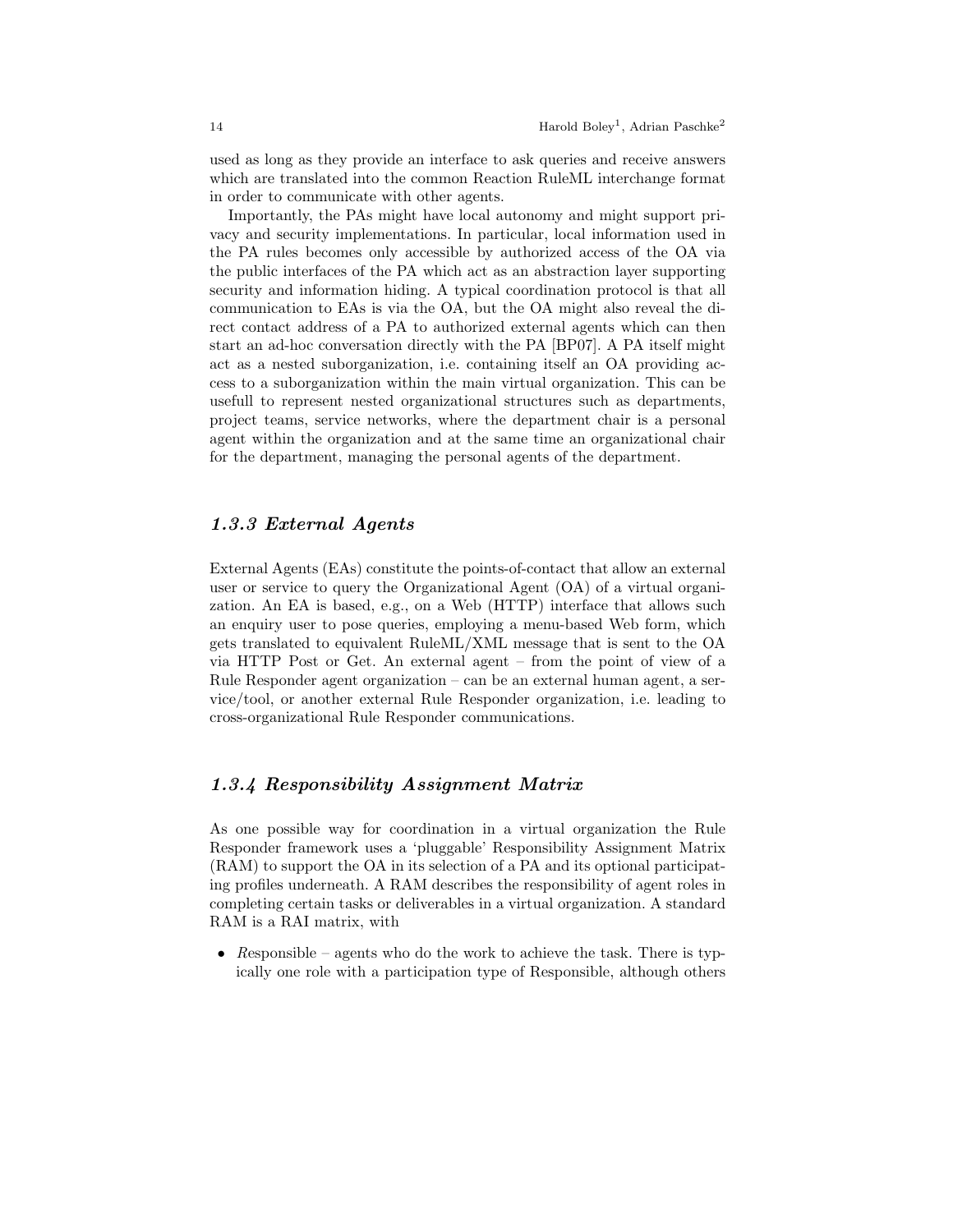can be delegated to assist in the work required. Typically, the PAs are the responsible roles.

- Accountable (also Approver or final Approving authority) agent who is ultimately accountable for the correct and thorough completion of the deliverable or task, and the one to whom Responsible is accountable. Typically, this is the OA which receives the answer from the PA and further processes it before forwarding it to the EA.
- Informed the agent who is kept up-to-date on progress, often only on completion of the task or deliverable; and with whom there is just oneway communication. Typically, this is the EA who is informed about the result by the OA.

In a simple star-like Rule Responder agent topology, a single RAI matrix can be used in the OA to map an incoming query to the PA whose local knowledge base is deemed to be best suited for answering it. The RAI matrix is represented as an OWL ontology (OWL Lite) and can be used by a Rule Responder agent via querying it with the Semantic Web built-ins of Prova, binding the respective roles and their responsibilities to typed variables in the agent's rule logic. For instance, the following returns an agent's responsibility and role in a virtual organization by querying the concrete values from the imported RAM matrix (an OWL document) using the special Prova RDF query built-in (a simple RDF triple query instead of the more complex Prova SPARQL query built-in).

```
importRAM("http://www.csw.inf.fu-berlin.de/agents/ram.owl");
assigned(Agent,Responsibility,Role) :-
  importRAM(URL),
 rdf(URL,Reasoner,Agent,Role,Responsibility).
```
Many variants of the RAM with different role distinctions are possible such as RACI (with Consulted agents), RASCI (with Supporting agents) etc. see, e.g., table 1.1.

Table 1.1 Responsibility Assignment Matrix

|            |                             |             | General Chair   Program Chair   Publicity Chair |  |
|------------|-----------------------------|-------------|-------------------------------------------------|--|
| Symposium  | responsible                 | consulted   | supportive                                      |  |
| Website    | accountable                 | responsible |                                                 |  |
|            | Sponsoring linformed, signs | verifies    | responsible                                     |  |
| Submission | informed                    | responsible |                                                 |  |
| $\cdots$   | $\cdots$                    |             |                                                 |  |

For instance, the RAM has been split so that role responsibility assignment is done on the 'higher' level of a Group Responsibility Matrix (GRM) in the OA and on the 'lower' level of a Profile Responsibility Matrix (PRM) in the PAs. Figure 1.4 shows these two central matrices in the larger context of the Rule Responder architecture used in the WellnessRules instantiations (cf. Section 1.5.2), which has been further evolved for the PatientSupporter instantiation (cf. Section 1.5.3).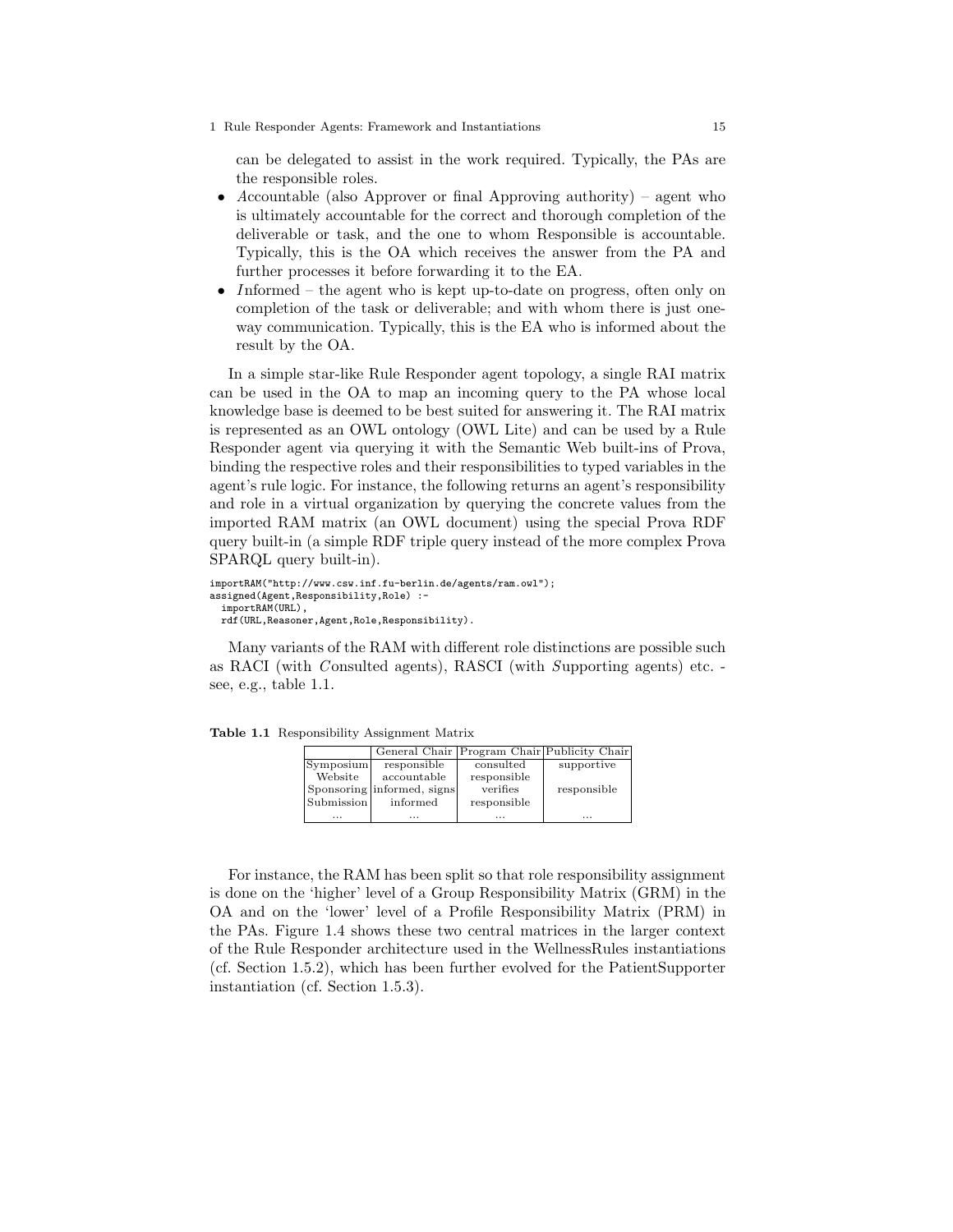

Fig. 1.4 Rule Responder architecture instantiated to WellnessRules

The GRM maps, many-to-one, relevant kinds of queries to a PA, who may represent a group. The GRM is usually specified as an OWL light ontology. The PRM lists a PA's profiles, participating in its group, along with the format (Prova, POSL, N3, etc.) each profile knowledge base is written in. The PRM is specified as an XML document.

#### 1.4 Translation Between Rule Responder Agents

Rule Responder permits agents to use local languages and engines, only requiring that all rulebases, queries, and answers will be translated to RuleML for transmitting them to other agents over the Mule ESB.

Reaction RuleML provides a translator service framework with Web form interfaces accepting controlled natural language input or predefined selectionbased rule templates for the communication with external (human) agents on the computational independent level, as well as Servlet HTTP interfaces, and Web service SOAP interfaces, wich can be used for translation into and from platform-specific rule languages such as Prova.

On the computation-independent level, online user interfaces allow external human agents issuing queries to Rule Responder agents (typically the OA) in a controlled natural language or with template-driven Web forms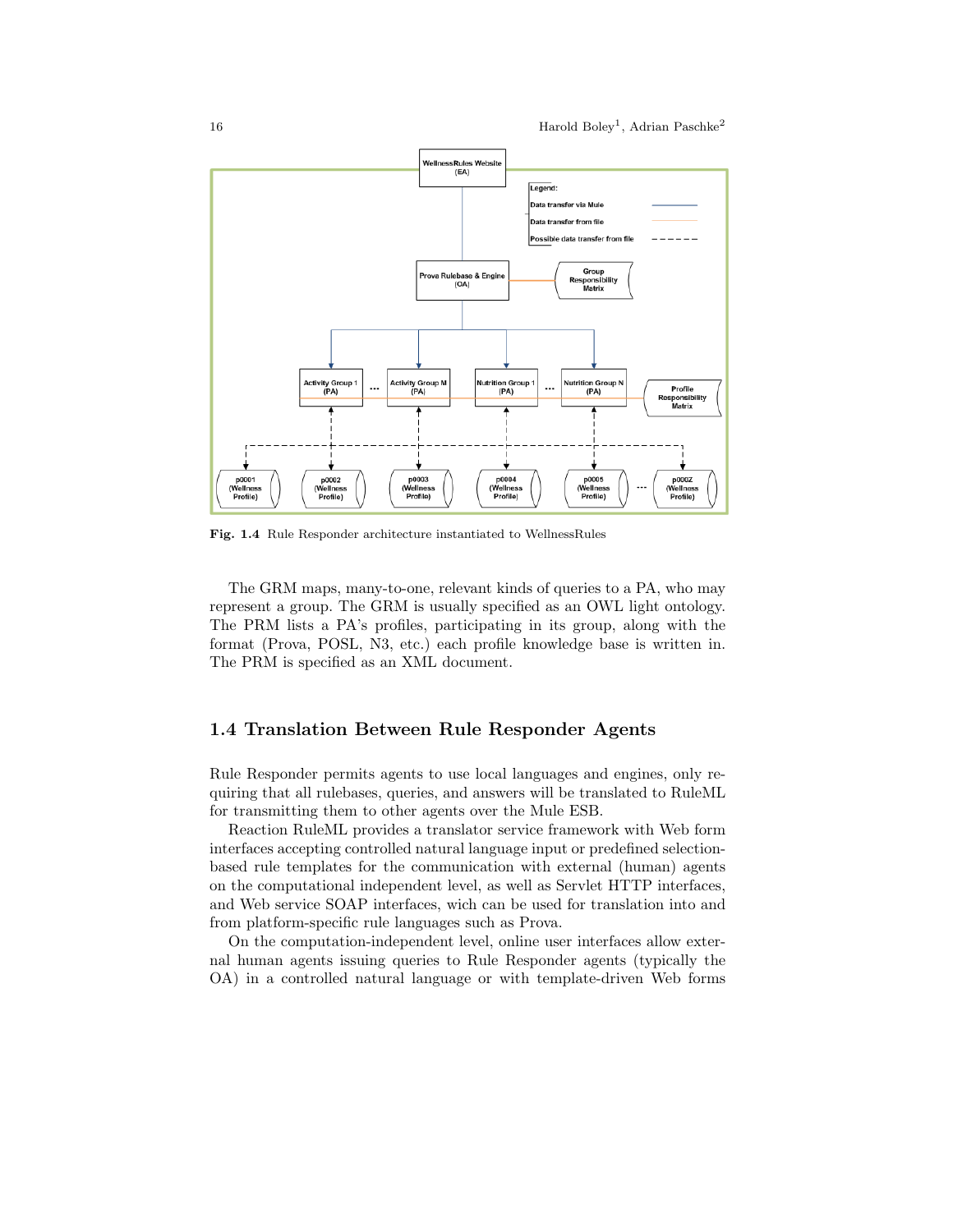and receive answers. The translation between the used controlled English rule language (Attempto Controlled English [SG06]) and Reaction RuleML is based on domain-specific language translation rules in combination with a controlled English translator service.



Fig. 1.5 ACE2RuleML Translator Web Service

Figure 1.5 shows the architecture of the ACE-to-Reaction RuleML translator Web service of the Rule Responder infrastructure. Queries to Rule Responder are formulated in Attempto Controlled English. The ACE2RML translator forwards the text to the Attempto Parsing Engine (APE), which translates the text into a discourse representation structure (DRS) and/or advices to correct malformed input. The DRS gives a logical/structural representation of the text. It is fed into an XML parser which translates it into a domain-specific Reaction RuleML representation of the query. Besides parsing and processing the elements of the DRS, the parser additionally employs domain-specific transformation rules to correctly translate the query into a public interface call of a Rule Responder OA.

On the platform-independent and platform-specific level, the translator services are using different translation technologies such as XSLT stylesheet, JAXB, etc. to translate from and to Reaction RuleML as a general rule interchange format. Reaction RuleML incorporates various kinds of production, action, reaction, and KR temporal/event/action logic rules as well as (complex) event/action messages into the native RuleML syntax. The general syntax of reaction rules is as follows:

<Rule style="active|messaging|reasoning" eval="strong|weak|defeasible|fuzzy">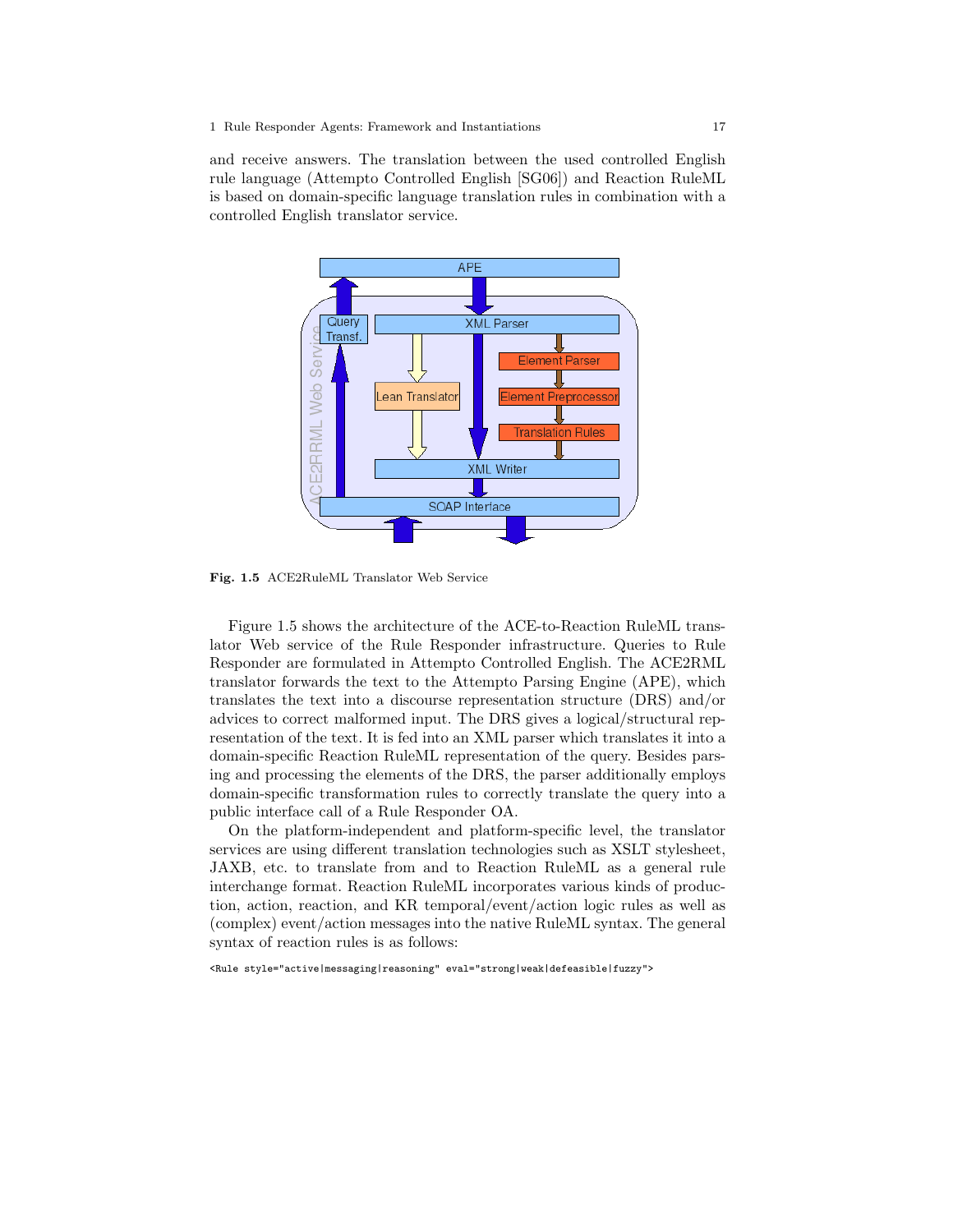18 Harold Boley<sup>1</sup>, Adrian Paschke<sup>2</sup>

```
<oid>
</object id -->
</object id -->
</oid>
</oid>
</observance -->
</observance -->
</observance -->
<//observance -->
<//observance -->
<//observance -->
<//observance -->
<//observance -->
<//observance -->
                    \langle! meta data of the rule --> \langle/label> scope of the rule e.g. a rule module --> \langle/scope>
       scope scope of the rule e.g. a rule module \rightarrow<qualification> <! e.g. priorities, validity, fuzzy levels -->
                                                                        </qualification>
       <quantification> <!- e.g. variable bindings--> </quantification>
       <on> <! event part --> </on>
       \langle i\text{f}\rangle <! condition part --> \langle i\text{f}\rangle<then> <! (logical) conclusion part --> </then>
       \langledo> \langle!-- action part --> \langle/do>
       <after> <! postcondition part after action, e.g.
                         to check effects --> </after>
</Rule>
```
Depending on which parts of this general rule syntax are used different types of reaction rules can be expressed, e.g. if-then (derivation rules), if-do (production rules), on-do (trigger rules), on-if-do (ECA rules). For communication between distributed rule-based (agent) systems Reaction RuleML provides a general message syntax:

| <message></message> |                                                                     |                            |
|---------------------|---------------------------------------------------------------------|----------------------------|
| <oid></oid>         | conversation ID                                                     |                            |
|                     | <protocol> <!-- used protocol --></protocol>                        |                            |
| <agent></agent>     | sender/receiver agent/service                                       | $\langle$ /agent $\rangle$ |
|                     | <directive> <!-- pragmatic primitive, i.e. context --> </directive> |                            |
|                     | <content> <!-- message payload --></content>                        | $\langle$ /content>        |
|                     |                                                                     |                            |

Using these messages agents can interchange events (e.g., queries and answers) as well as complete rule bases (rule set modules), e.g. for remote parallel task processing. Agents can be engaged in long running possibly asynchronous conversations and nested sub-conversations using the conversation id to manage the conversation state. The protocol is used to defines the message passing and coordination protocol. The directive attribute corresponds to the pragmatic instruction, i.e. the pragmatic characterization of the message context broadly characterizing the meaning of the message.

The Reaction RuleML translator services are configured in the transport channels of the inbound and outbound links of the deployed rule engines on the ESB. Incoming Reaction RuleML messages (receive) are translated into platform-specific rulebases which can be executed by the rule engine, e.g. Prova, and outgoing rulebases (send) are translated into Reaction RuleML in the outbound channels before they are transferred via a selected transport protocol such as HTTP or JMS.

The semantic agent architecture in Rule Responder supports privacy and security implementations. In particular, local information used in the PAs becomes only accessible by authorized access via the public interfaces of the OAs which act as an abstraction layer supporting security and information hiding. To achieve this Prova supports a interface definition language which allows descriptions of the signatures of publicly accessibly rule functions together with their mode and type declarations. Modes are states of instantia-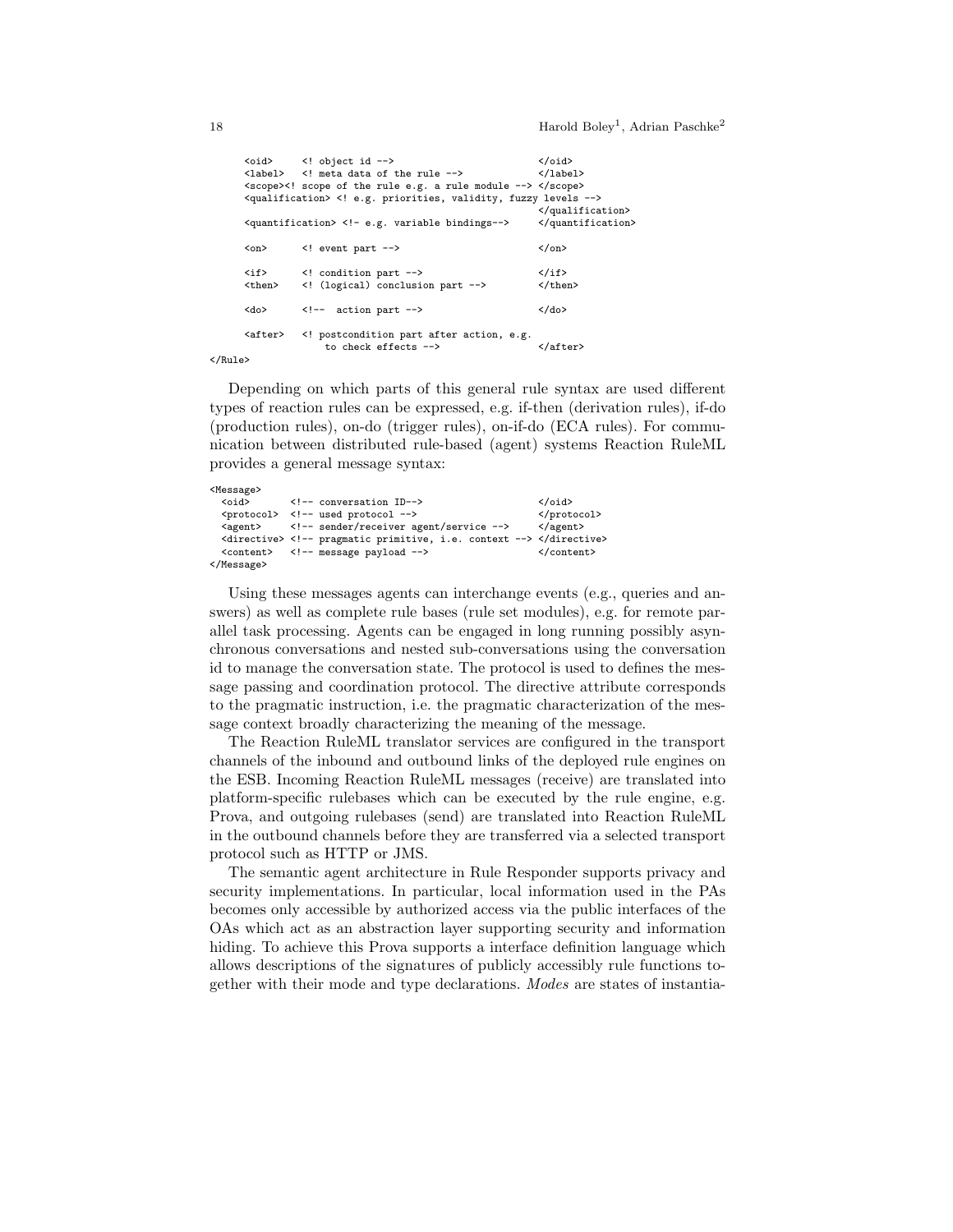tion of the predicate described by mode declarations, i.e. declarations of the intended input-output constellations of the predicate terms with the following semantics:

- $\bullet \,$  "+" The term is intended to be input
- "−" The term is intended to be output
- "?" The term is undefined/arbitrary (input or output)

For instance, the interface definition for the function

 $add(Arg1, Arg2, Result)$  is  $interface(add(-, +, +))$ , i.e. the function is a public interface which expect two input arguments and returns one output argument.  $add(X, 1, 1)$  would be a valid query to this public function.

External agents can access the virtual organization only via these public interfaces, which often only reveal abstracted information to authorized users and hence hide local information of the organization and its PAs.

#### 1.5 Recent Rule Responder Instantiations

Early instantiations of Rule Responder include the Health Care and Life Sciences eScience infrastructure [Pas08], the Rule-based IT Service Level Managment, and Semantic BPM system [PB08, PK08]. Recent instantiations include multiple versions of the deployed SymposiumPlanner system [CB08], two versions of the WellnessRules prototype [BOC09], and PatientSupporter. We will here highlight the principles of Rule Responder instantiations with an emphasis on the recent ones.

#### 1.5.1 SymposiumPlanner

SymposiumPlanner is a series of deployed applications created with Rule Responder for the Q&A parts of the official websites of the RuleML Symposia.

Rule Responder started to support the organizing committee of the RuleML-2007 Symposium [Cra07] and was further developed to assist the yearly RuleML Symposia since. These applications embody responsibility assignment, automated first-level contacts for information regarding the symposium, helping the publicity chair with sponsoring correspondence, helping the panel chair with managing panel participants, and the liason chair with coordinating organization partners.

SymposiumPlanner utilizes a single organizational agent to handle the filtering and delegation of incoming queries. Each committee chair has a personal agent that acts in a rule-governed manner on behalf of the committee member. Each agent manages personal information, such as a FOAF-like profile containing a layer of facts about the committee member as well as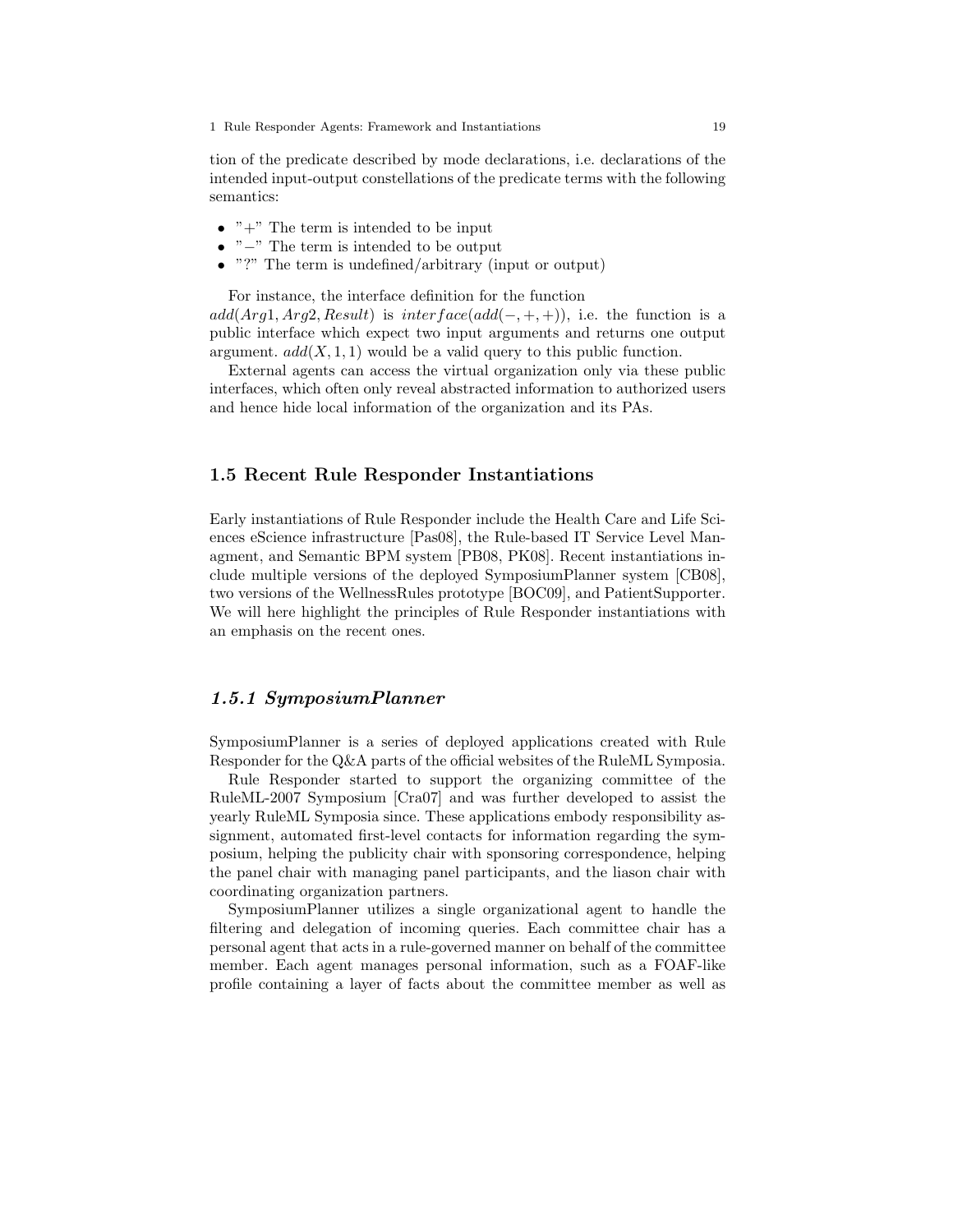FOAF-extending rules. These rules allow the PA to automatically respond to requests concerning the RuleML Symposium. Task responsibility for the organization is currently managed through a responsibility matrix, which defines the tasks committee members are responsible for. The matrix and the roles assigned within the virtual organization are defined by an OWL (Ontology Web Language) Lite Ontology.

External agents and the RuleML-2008 agents can communicate by sending messages that transport queries, answers, or complete rulebases through the public interface of the OA (e.g., an EA can use an HTTP port to which post and get requests can be sent from a Web form).

The Rule Responder instantation to SymposiumPlanner is further described and demoed online.<sup>8</sup>

#### 1.5.2 WellnessRules

This is a Web 3.0 case study, where ontology-structured rules (including facts) about wellness opportunities are created by participants in rule languages such as Prolog and N3, and translated for interchange within a wellness community using RuleML/XML. The wellness rules are centered around participants, as profiles, encoding knowledge about their activities, nutrition, etc. conditional on the season, the time-of-day, the weather, etc. This distributed knowledge base extends fact-only FOAF profiles with a vocabulary and rules about wellness group networking.

The communication between participants is organized through Rule Responder, permitting translator-based reuse of wellness profiles and their distributed querying across engines. WellnessRules interoperates between rules and queries in the relational (Datalog) paradigm of the pure-Prolog subset of POSL and in the frame (F-logic) paradigm of N3. These derivation rule languages are implemented in the engines OO jDREW and Euler, and connected via Rule Responder to support wellness communities.

WellnessRules is a system supporting the management of wellness practices within a community based on rules plus ontologies. The idea is the following. As in Friend of a Friend  $(FOAF)^9$ , people can choose a (community-unique) nickname and create semantic profiles about themselves, here about their wellness practices, for their own planning and to network with other people supported by a system that 'understands' those profiles. As in FindXpRT [LBBM06], such FOAF-like fact-only profiles are extended with rules to capture conditional person-centered knowledge such as each person's wellness activity depending on the season, the time-of-day, the weather, etc. People

<sup>8</sup> http://ruleml.org/SymposiumPlanner

 $9$  http://www.foaf-project.org/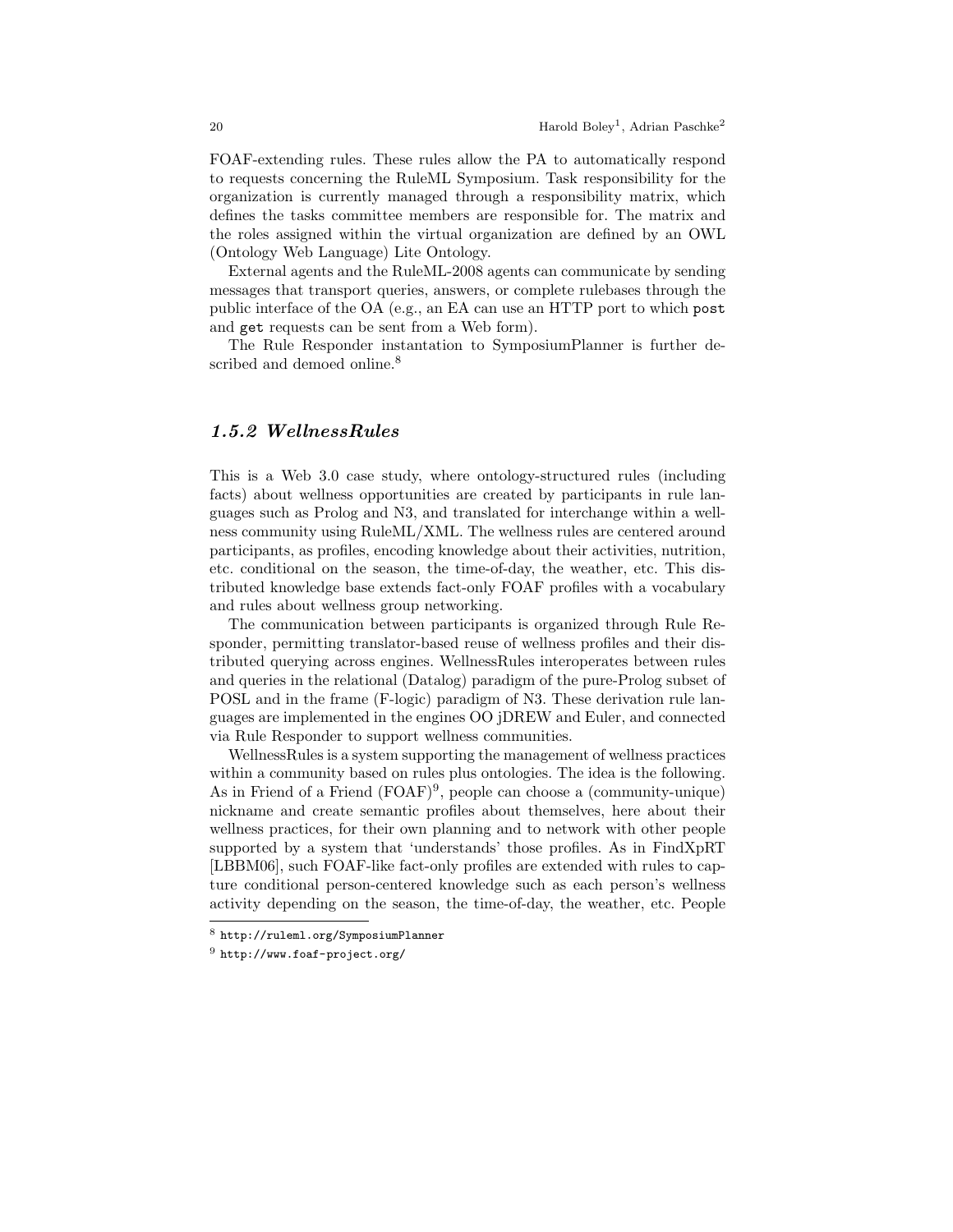can use rules of various refinement levels and rule languages ranging from pure Prolog to N3, which will be interoperated through RuleML/XML [Bol07].

Interoperating with translators, WellnessRules thus frees participants from using any single rule language. In particular, it bridges between Prolog as the main Logic Programming rule paradigm and N3 as the main Semantic Web rule paradigm. The distributed nature of Rule Responder profiles, each queried by its own (copy of an) engine, permits scalable knowledge representation and processing.

WellnessRules has recently been developed to WellnessRules2, using a new kind of agents, a Service Agent (SA), for accessing Google weather data. From the point of the OA, an SA can be queried similarly to a PA. However, while a PA is a personal assistant to a human owner, an SA is just a machine agent, in WellnessRules2 acting as a wrapper for a Google service.

The Rule Responder instantations to WellnessRules are further described and demoed online.<sup>10</sup>

### 1.5.3 PatientSupporter

Patients are increasingly seeking interaction in support groups, which provide shared information and experience about diagnoses, treatment, etc. We present a Social Semantic Web prototype, PatientSupporter, that will enable such networking between patients within a virtual organization. PatientSupporter is an instantiation of Rule Responder that permits each patient to query other patients' profiles for finding or initiating a matching group.

Rule Responder's External Agent (EA) is a Web-based patient-organization interface that passes queries to the Organizational Agent (OA). The OA represents the common knowledge of the virtual patient organization, delegates queries to relevant Personal Agents (PAs), and hands validated PA answers back to the EA. Each PA represents the medical subarea of primary interest to a corresponding patient group. The PA assists its patients by advertising their interest profiles employing rules about diagnoses and treatments as well as interaction constraints such as time, location, age range, gender, and number of participants.

PAs can be distributed across different rule engines using different rule languages (e.g., Prolog and N3), where rules, queries, and answers are interchanged via translation to and from RuleML/XML. We discuss the implementation of PatientSupporter in a use case where the PA's medical subareas are defined through sports injuries structured by a partonomy of affected body parts.

PatientSupporter uses ontologies and rules for organizing geographically distributed patients – here, suffering from sports injuries – into virtual sup-

 $10$  http://ruleml.org/WellnessRulesandhttp://ruleml.org/WellnessRules2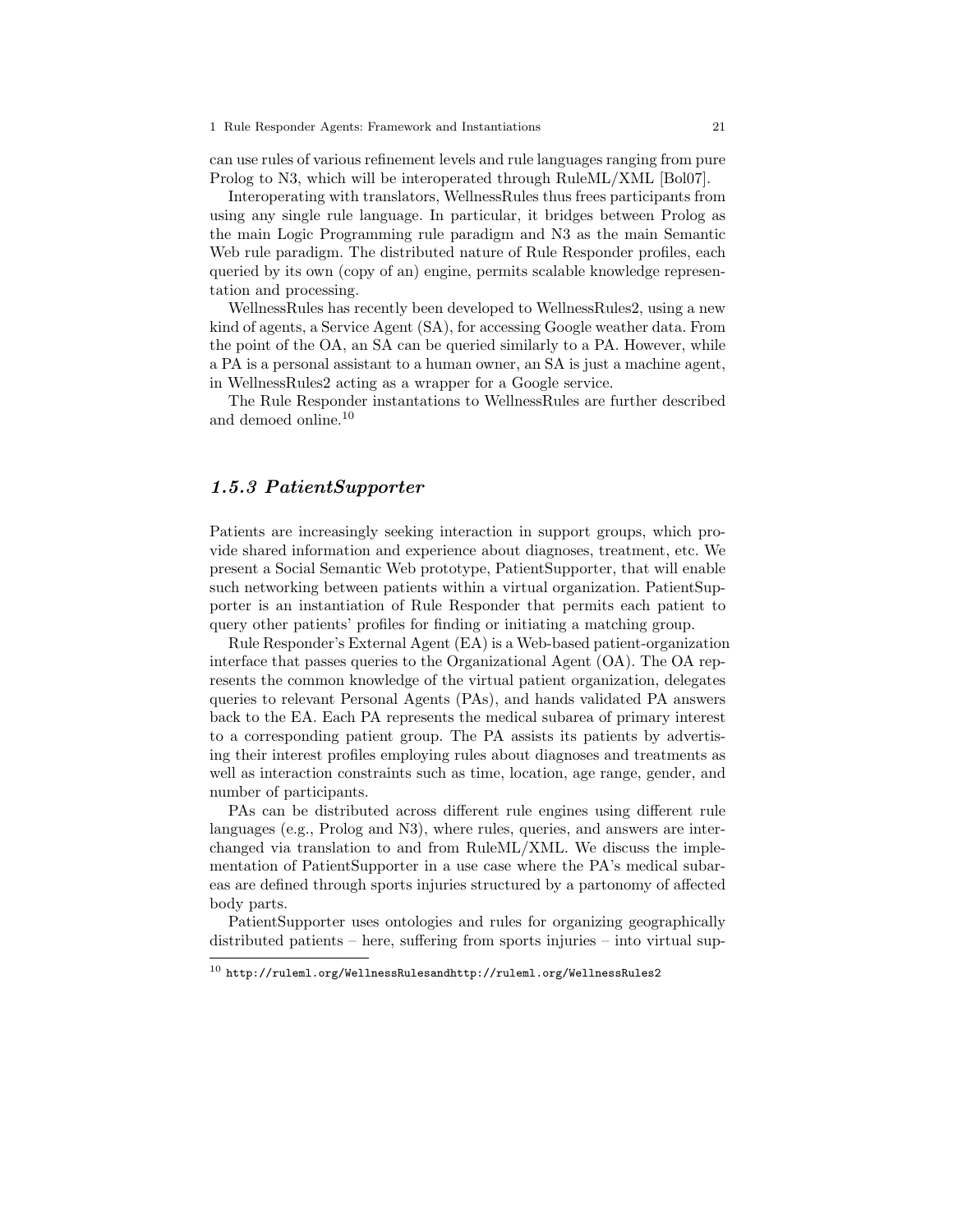port groups around classes of an ontology of injuries – here, a sports-injury partonomy. The prototype is designed to help patients with a similar sports injury to interact with a virtual support group having that common interest. Patients in an online PatientSupporter virtual organization create their semantic profile referring to classes in a disease ontology – here a partonomy of body parts affected by sports injuries. Profiles contain rules about diagnoses and treatments as well as interaction constraints such as time, location, age range, gender, and number of participants. A patient can pose queries against the semantic profiles of other patients in his or her virtual organization to find or initiate a matching group.

PatientSupporter allows patients to have their profiles expressed in either Pure Prolog (Logic Programming rules) or N3 [BLCK+08] (Semantic Web rules). Providing these quite different rule language paradigms permit patients to choose the language that best suits them. Rule Responder handles the interoperation between the rule languages of different patients using translators to and from RuleML/XML as the interchange format [BTW01, Bol07].

Patients using the PatientSupporter Social Semantic Web portal are able to initiate the virtual support group about their sports injury on a global scale. They also benefit from PatientSupporter's interoperation facility in the background – to transform patient profiles between Pure Prolog and N3 through RuleML/XML. The system employs a partonomy of sports-injuryaffected body parts (a 'body partonomy'), which makes it easy for patients to navigate hierarchically up or down to increase recall or precision, respectively. A patient's queries invoke other patients' interaction rules, allowing him or her to narrow down the search in a step-wise fashion. All of this saves a patient from browsing through a large set of irrelevant patient profiles and permits him or her to efficiently converge on a first Skype call.

The Rule Responder instantation to PatientSupporter is further described and demoed online.<sup>11</sup>

### 1.5.4 Reputation Management System

The Rule Responder reputation management system [APM10] is based on distributed Rule Responder rule agents, which use rules for implementing the reputation management functionalities as rule agents, and which use Semantic Web ontologies for representing simple or complex multi-dimensional reputation objects. This Semantic Web reputation ontology model enables reputation portability, eases the management of reputation data, mitigates risks in open environments, and enhances the decision making process in the reputation processing agents. The reputation management system computes,

<sup>11</sup> http://ruleml.org/PatientSupporter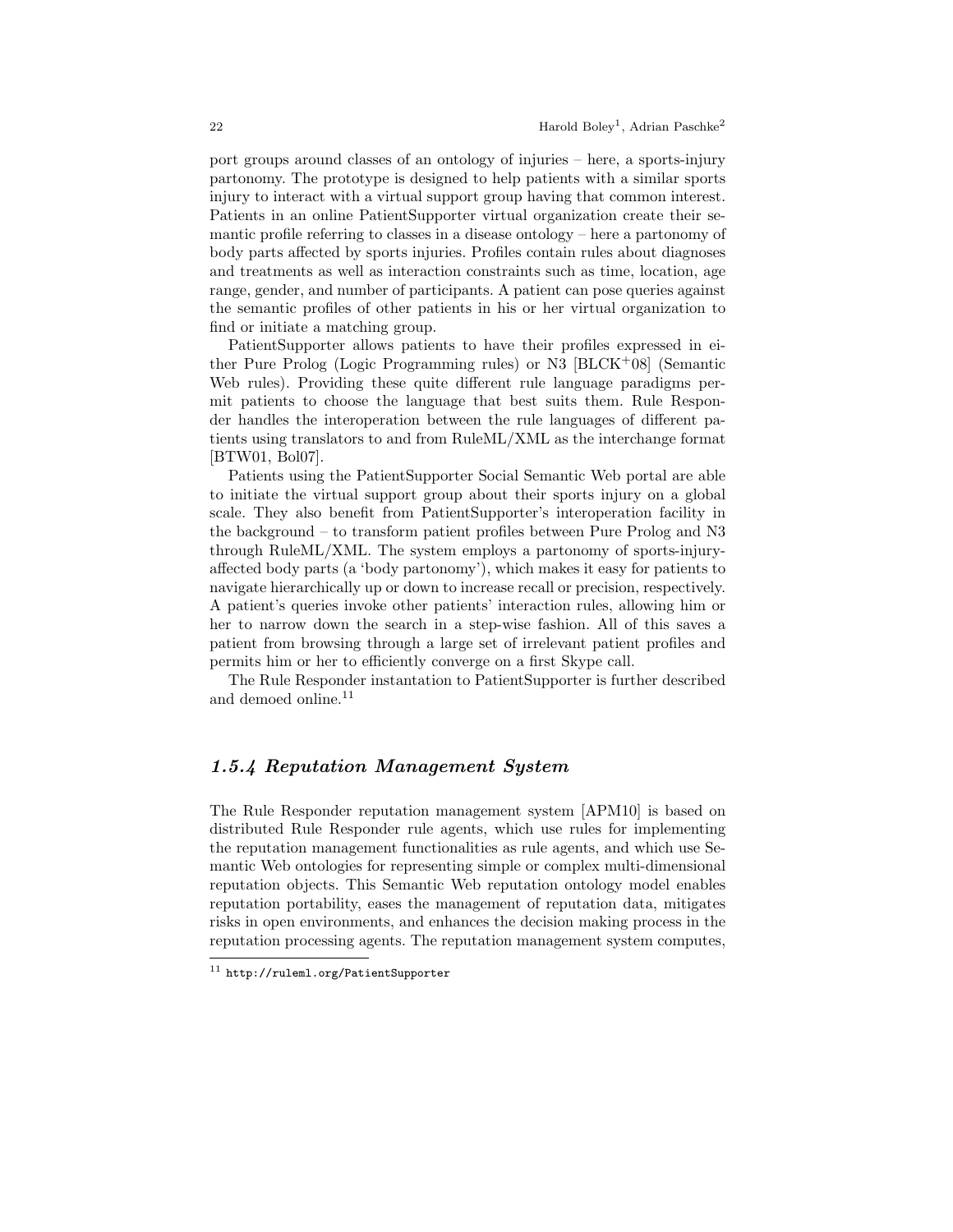manages, and provides reputation about entities which act on the Web. It is implemented as a Reputation Processing Network (RPN) consisting of Reputation Processing Agents (RPAs) that have two different roles:

- 1. Reputation Authority Agents (RAAs): Act as reputation scoring services for the reputee entities whose Reputation Objects (ROs) are being considered or calculated in the agents' rule-based Reputation Computation Services (RCSs). An RCS runs a rule engine which accesses different sources of reputation (input) data from the reputors about an entity and evaluates an RO based on its declarative rule-based computational algorithms and contextual information available at the time of computation.
- 2. Reputation Management Agents (RMAs): Act as a reputation trust center offering reputation management functionalities. An RMA manages the local RAAs providing control of their life-cycle in particular, and also ensuring goals such as fairness. It might act as a Reputation Service Provider (RSP) which aggregates reputations from the reputation scores of local RAAs. Based on the final calculated reputation, it might also perform actions, e.g. compute trust-worthiness, make automated decisions, or trigger reactions. It also manages the communication with the reputors, collecting data about entities from them, generates reputation data inputs for the reputation scoring, and distributes the data to the RAAs. It might also act as central point of communication for the real reputee entities (e.g., persons) giving them legitimate control over their reputation and allowing entities the governance of their reputations.

For instance, the following rule makes decisions on the basis of rules which haven been authored by different persons and only applies those rules from trusted authors.

```
%simplified decision rules of an agent
\texttt{Quthor}(\texttt{dev22}) \texttt{r2}(\texttt{X}) : -\texttt{q}(\texttt{X}).
\text{Quthor}(\text{dev32}) r2(X):-s(X).
q(2).
s(-2).
% for simplicity this is a fact, but could be also a complex rule
% which computes the trust value from the reputation value of dev22
trusted(dev22).
% Author dev22 is trusted but dev32 is not, so one solution is found: X=2
p1(X):-
 @author(A)
r2(X) [trusted(A)].
% for all query
:-solve(p1(X1)).
```
This example uses metadata annotations on rules for the head literals  $r^2/1$  and on the literal  $r^2(X)$  in the body of the rule for  $p^1(X)$ . Since variable A in  $\mathcal{Q}_{\text{a}}(A)$  is initially free, it gets instantiated from the matching target rule(s). Once A is instantiated to the target rule's  $@author$  annotation's value ( $dev22$ , for the first  $r2$  rule), the body of the target rule is dynamically non-destructively modified to include all the literals in the guard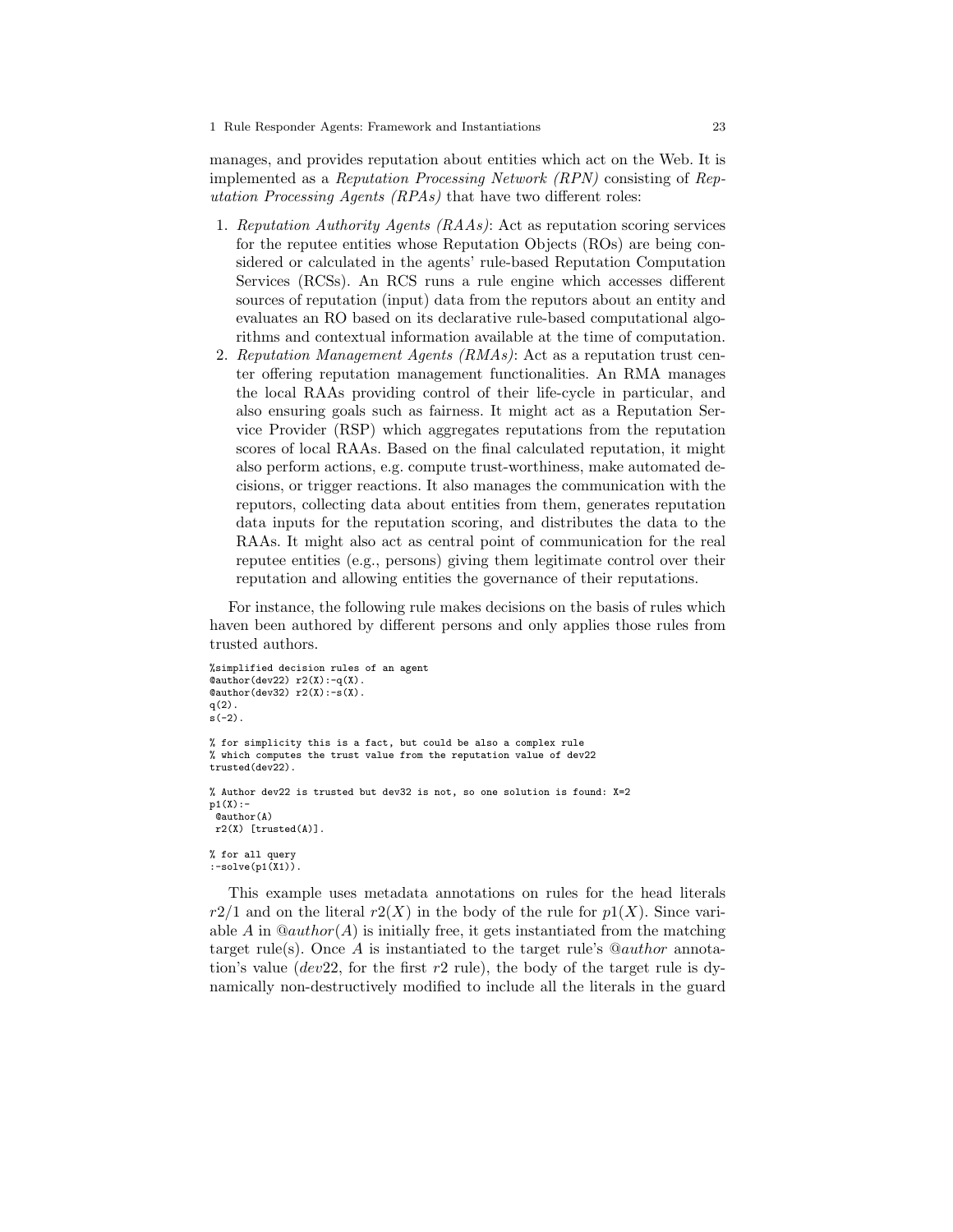$trusted(A)$  before the body start, after which the processing continues. Since  $trusted(dev22)$  is true but  $trusted(dev32)$  is not, only the first rule for predicate r2 is used and so one solution  $X1 = 2$  is returned by  $solve(p1(X1))$ .

The agent-based approach for an online reputation management ensures efficient automation, semantic interpretability and interaction, openness in ownership, fine-grained privacy and security protection, and easy management of semantic reputation data on the Web.

## 1.5.5 Semantic Complex Event Processing Agent Network

The Event Processing Network (EPN) [KJP09] consists of Semantic Event Processing Agents (EPA) implemented as distributed Prova inference services which detect complex events using Prova's rule-based Semantic Complex Event Processing (SCEP) logic. [TP09]. The multi-agent approach allows for a highly-available distributed implementation with redundant Event-Calculus based state processing where events are processed concurrently in the EPN.

#### 1.6 Conclusion

Rule Responder is a framework for specifying virtual organizations as semantic multi-agent systems. Its recent instantiations include SymposiumPlanner-2007 through SymposiumPlanner-2010, WellnessRules, WellnessRules2, and PatientSupporter. The software is available open source in Sourceforge<sup>12</sup>.

It has used three kinds of agents, OAs, PAs, EAs, but has also accessed more conventional kinds of data and programs wrapped as services. This access includes vCard, RDF triple stores, and – in the WellnessRules2 instantiation – Google weather data. To accommodate for this on the architectural level, a fourth kind of agents, Computing Agents (CAs), has recently been added to the Rule Responder framework.

Characteristics of Rule Responder include

- the coverage of the distributed processing spectrum from Web Services to agents in one framework
- the recursive (holonic) modeling of a virtual organization of services and agents as a single agent,
- the use of ESBs, especially Mule, as a Semantic and Pragmatic Web infrastructure,

 $^{12}$ http://mandarax.svn.sourceforge.net/viewvc/mandarax/PragmaticAgentWeb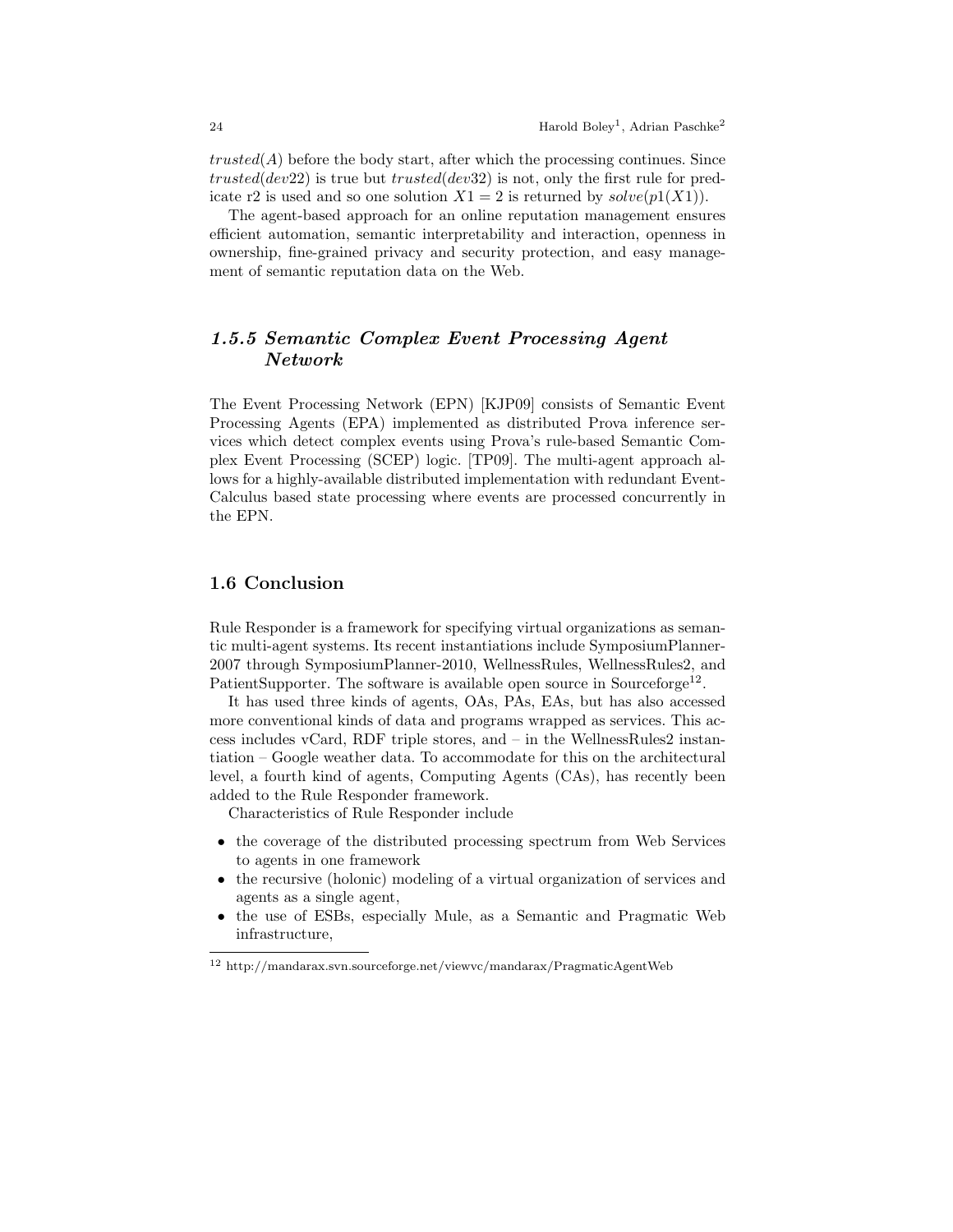- the use of Semantic-Pragmatic Web rules as the main knowledge representation, complemented by ontologies,
- the introduction of PAs as human-assisting agents within a virtual organization, complementing the usual self-contained CAs,
- the design of a 'pluggable' agent-finding mechanism from role assignment to Semantic Service discovery.

The Rule Responder framework, with its increasing number of users and engines (Prova, OO jDREW, DR-Device, Euler, and Drools), is thus being proposed as a reference architecture for distributed knowledge representation and processing.

Current work extends the static Role Assignment Matrix (and Group Responsibility Matrix) with dynamic matchmaking algorithms. In the present system, a PA is described by one concept which can be assigned to topics of incoming queries. In the new system, a PA will be described by a general combination of concepts, ranging form a conjunction to a tree or DAG, to a (weighted) Directed Labeled Graph (DLG), i.e. a kind of (weighted) RDF Graph. While role assignment consists of look-up of a unique PA in the RAM, matchmaking algorithms compute a ranked list of PAs based on similarities. A Prova-based OA can pick the PAs in the ranked order, so that in case of lacking or insufficient answers by a PA backtracking will occur and the next one tried.

### 1.7 Acknowledgement

The international Rule Responder initiative has greatly helped us with work leading to this chapter. In particular, we want ot thank Alexander Kozlenkov, Benjamin Craig, Taylor Osmun, Derek Smith, Omair Shafiq, Mahsa Kiani, Kia Teymourian, Rehab Alnemr, Irfan ul Haq, Nick Bassiliades, Stratos Kontopoulos, and Kalliopi Kravari.

## References

- [APM10] Rehab Alnemr, Adrian Paschke, and Christoph Meinel. Enabling reputation interoperability through semantic technologies. In ACM International Conference on Semantic Systems. ACM, 2010.
- [BC07] Harold Boley and Elizabeth Chang. Digital Ecosystems: Principles and Semantics. In Proc. IEEE Intl. Conf. Digital Ecosystems and Technologies, Cairns, Australia, February 2007.
- [BLCK+08] Tim Berners-Lee, Dan Connolly, Lalana Kagal, Yosi Scharf, and Jim Hendler. N3Logic: A Logical Framework For the World Wide Web. Theory and Practice of Logic Programming (TPLP), 8(3), May 2008.